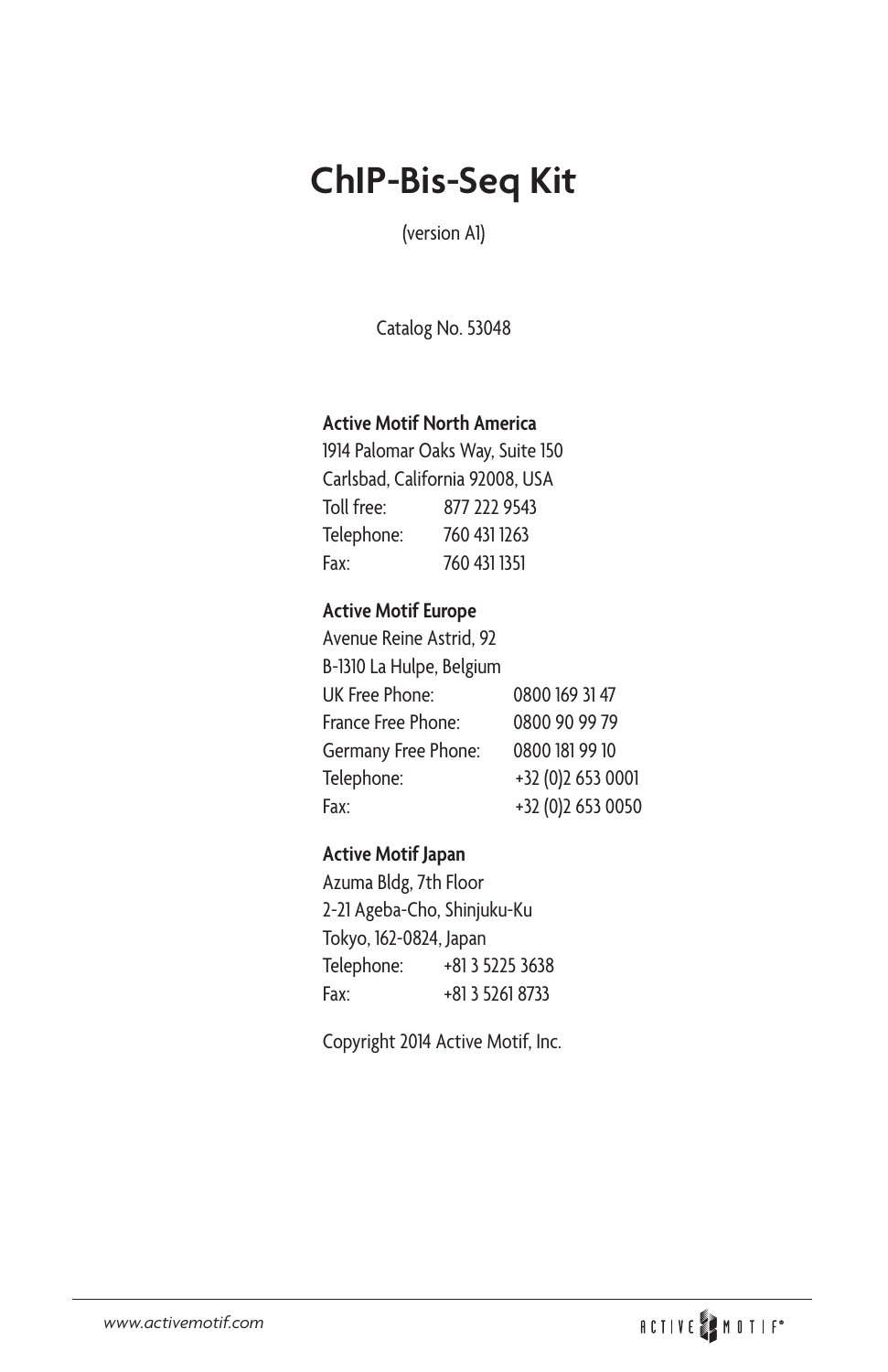Information in this manual is subject to change without notice and does not constitute a commitment on the part of Active Motif, Inc. It is supplied on an "as is" basis without any warranty of any kind, either explicit or implied. Information may be changed or updated in this manual at any time.

This documentation may not be copied, transferred, reproduced, disclosed, or duplicated, in whole or in part, without the prior written consent of Active Motif, Inc. This documentation is proprietary information and protected by the copyright laws of the United States and international treaties.

The manufacturer of this documentation is Active Motif, Inc.

© 2014 Active Motif, Inc., 1914 Palomar Oaks Way, Suite 150; Carlsbad, CA 92008. All rights reserved.

All trademarks, trade names, service marks or logos referenced herein belong to their respective companies.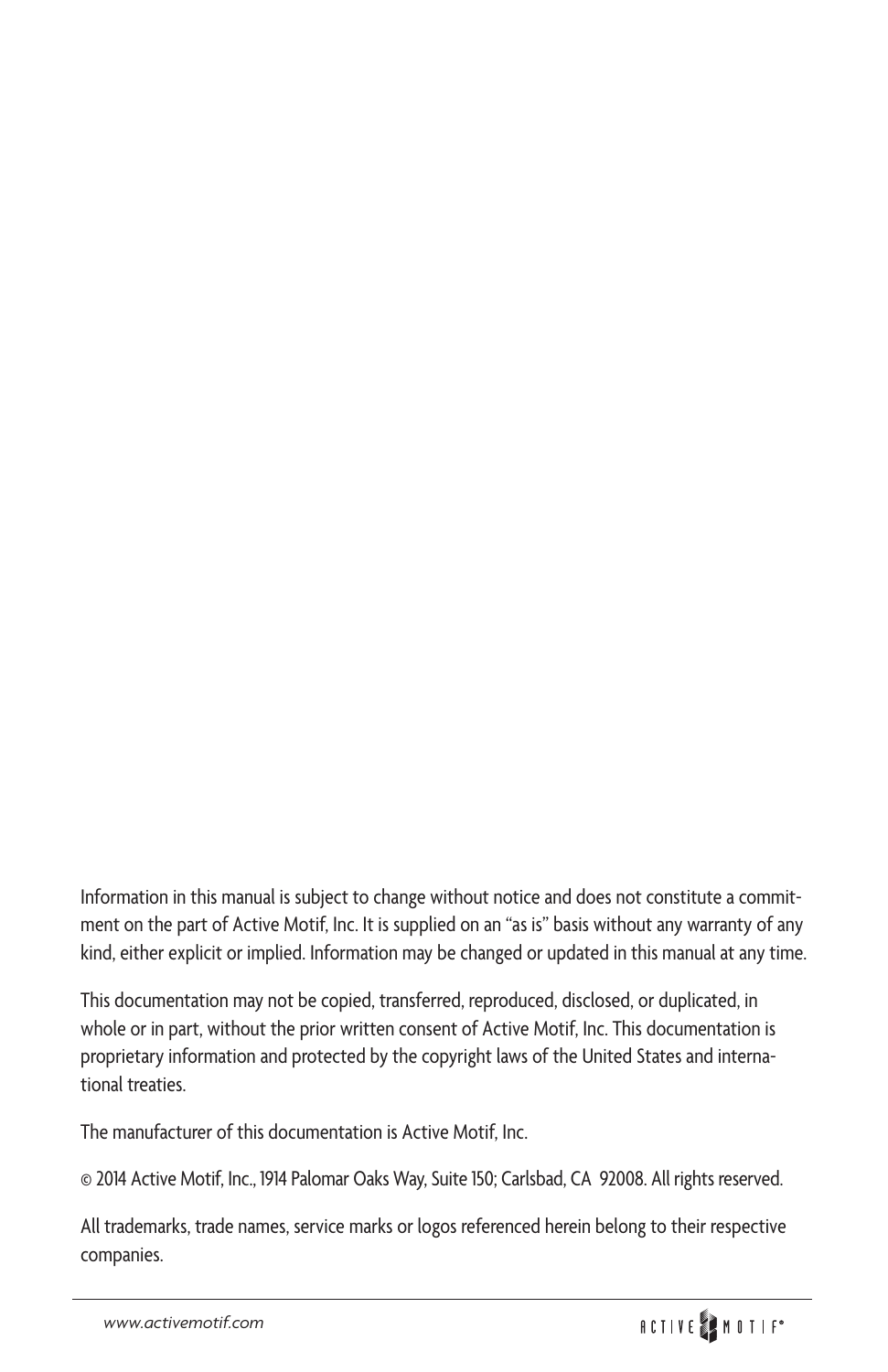### **TABLE OF CONTENTS Page**

|            | Section A. Cell Fixation Starting with Cultured Cells  15         |  |
|------------|-------------------------------------------------------------------|--|
| Section B. |                                                                   |  |
|            | Section C. Cell Fixation Starting with Fresh or Frozen Tissue  18 |  |
|            |                                                                   |  |
| Section E. |                                                                   |  |
| Section F. | Reversal of Cross-links and DNA Purification 23                   |  |
|            |                                                                   |  |
|            |                                                                   |  |
|            |                                                                   |  |
| Section I. |                                                                   |  |
|            |                                                                   |  |
|            |                                                                   |  |
| Section J. |                                                                   |  |
| Section K. |                                                                   |  |
| Section L. | Enrich the Adapter-Modified DNA Fragments by PCR 28               |  |
|            |                                                                   |  |
|            |                                                                   |  |
| Appendix   |                                                                   |  |
|            |                                                                   |  |
| Section P. |                                                                   |  |
|            |                                                                   |  |
|            |                                                                   |  |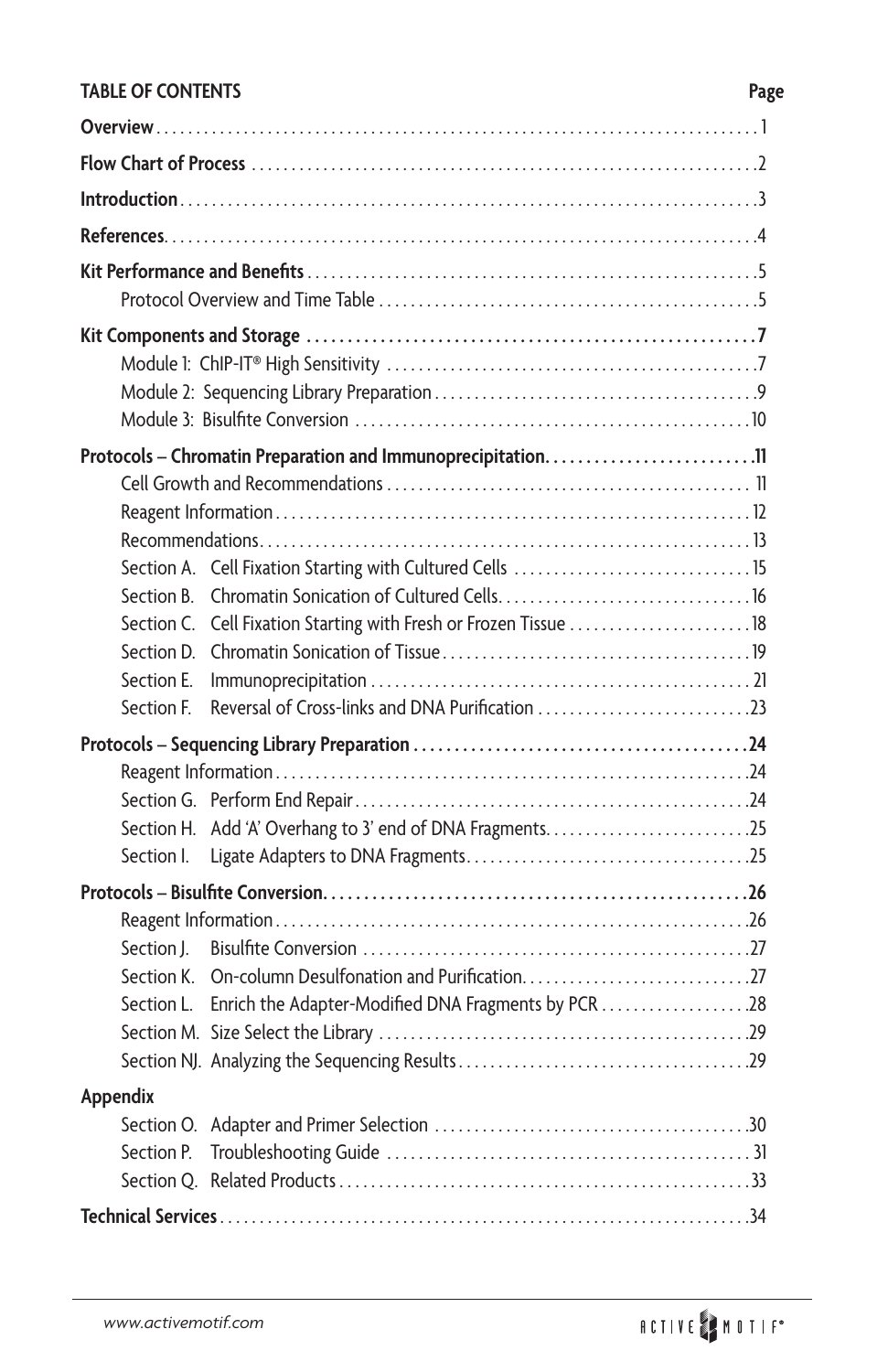### **Overview**

Active Motif's ChIP-Bisulfite-Sequencing (ChIP-Bis-Seq) Kit combines the target-specific selection of chromatin immunoprecipitation (ChIP) with bisulfite conversion and sequencing (Bis-Seq) to provide single-nucleotide resolution of immunoprecipitated DNA. ChIP is a powerful tool for studying protein/DNA interactions because it identifies the localization of proteins bound to specific DNA loci. While bisulfite conversion and subsequent DNA sequencing is the gold standard for DNA methylation analysis because it provides detailed information on the methylation pattern of individual DNA molecules at single-base-pair resolution. When the two techniques are used in combination, it generates multi-parametric information about individual DNA molecules enabling better understanding of the biological context and significance regarding gene regulation, gene expression, mechanisms of chromatin modification and pathway analysis.

The ChIP-Bis-Seq Kit consists of three modules. The first is Active Motif's ChIP-IT High Sensitivity Kit which is used to immunoprecipitate chromatin bound to a protein of interest in order to identify DNA binding sequences. Using our ChIP-IT High Sensitivity assay, chromatin is prepared from cells or tissues, sonicated to fragment the chromatin and up to 16 chromatin immunoprecipitation reactions are performed. The second kit module contains methylated adapters and enzymes necessary to prepare 10 next generation sequencing (NGS) libraries from the ChIP DNA. The third kit module contains reagents to perform bisulfite conversion on the adapter-ligated DNA to determine the methylation status of each DNA strand. For successful ChIP-Bis-Seq, we recommend using at least 30 µg chromatin (or 4.5 million cell equivalents) per ChIP reaction.

| product          | format       | catalog no. |
|------------------|--------------|-------------|
| ChIP-Bis-Seq Kit | 10 libraries | 53048       |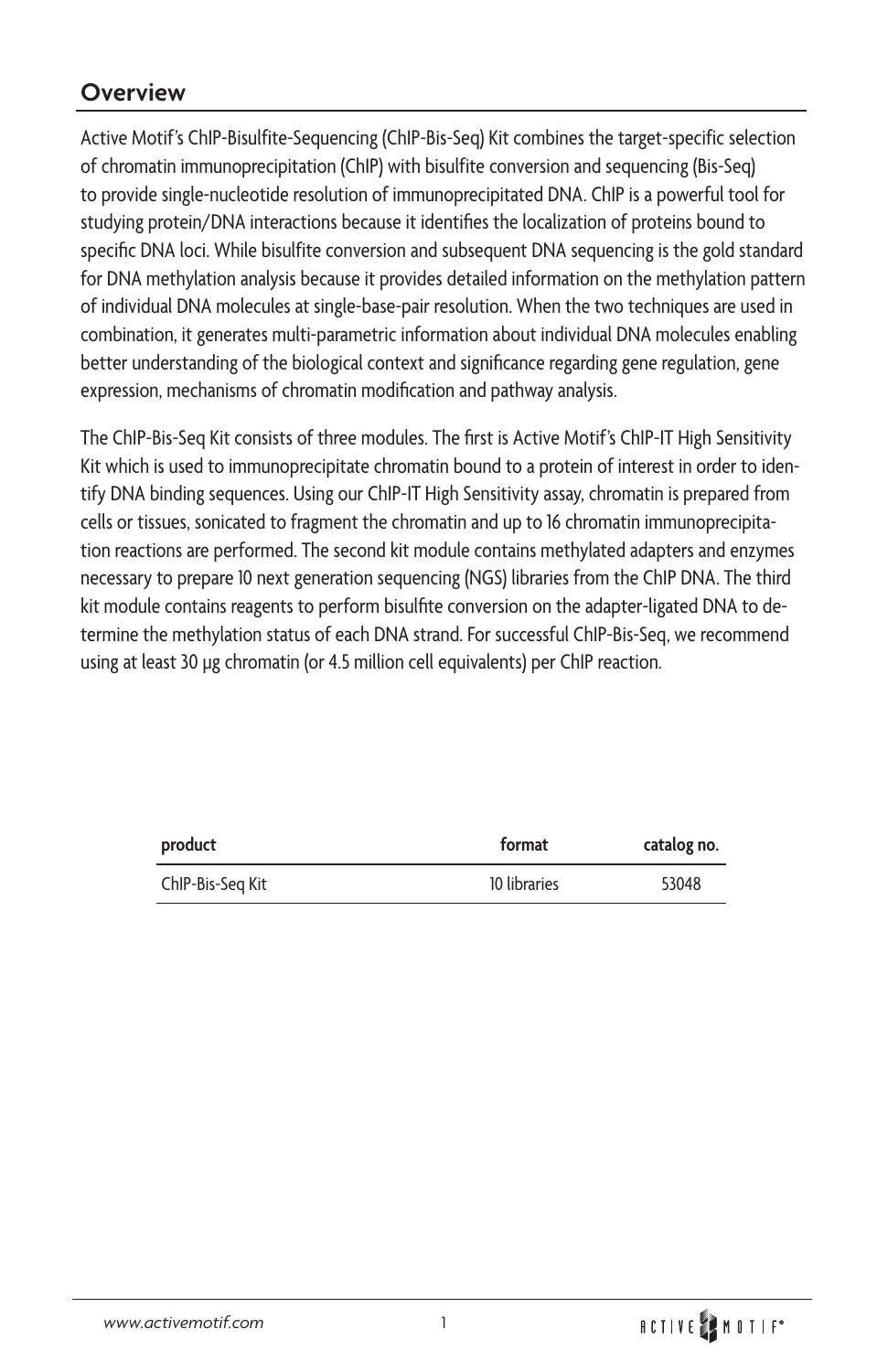

**Flow chart of the ChIP-Bisulfite-Sequencing Method.**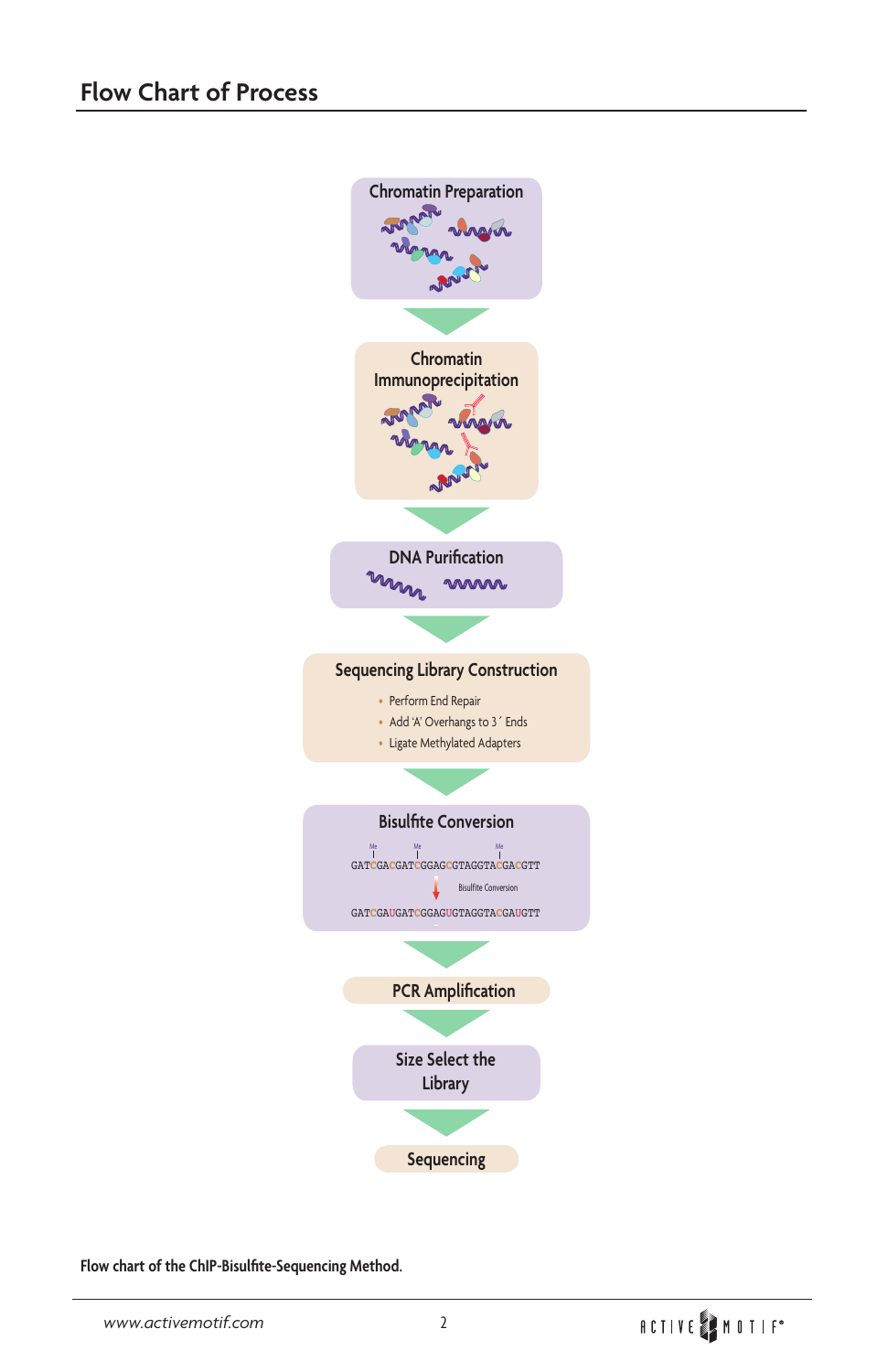### **Introduction**

DNA methylation is an essential epigenetic modification that plays a key role in transcriptional regulation and assures the proper regulation of gene expression and stable gene silencing in normal cells. DNA methylation is the covalent addition of a methyl group to the fifth position of the cytosine pyrimidine ring in DNA and usually occurs within CpG dinucleotides, although in some cases the DNA methylation can also be found in a non-CpG context $^{1,2}$ . CpG dinucleotides are concentrated in large clusters called CpG islands, which are often positioned in the promoter regions of many genes and are usually unmethylated<sup>3</sup>. It is estimated that the human genome contains around 29,000 CpG islands and that almost 60% of all human genes are associated with CpG islands<sup>4</sup>. Aberrant cytosine methylation is associated with silencing of tumor suppressor genes<sup>5</sup> and plays a decisive role in the development of many cancers<sup>6-14</sup>. Alterations in the methylation status of DNA are promising candidates for highly specific and sensitive indicators of cancer diagnosis and prognosis<sup>15-17</sup>. Apart from carcinogenesis, DNA methylation is crucial for a variety of processes, such as genomic imprinting, X-chromosome inactivation, and suppression of repetitive elements<sup>4, 18</sup>. Thus profiling DNA methylation across the genome is vital to understanding the influence of epigenetics.

The bisulfite reaction was first described in the early 1970s<sup>19</sup> and was used by Frommer et al.<sup>20</sup>, and Clark et al.<sup>21</sup> to distinguish between cytosine and 5-methylcytosine (5-mC) in DNA. It is now known that both 5-methylcytosine and 5-hydroxymethylcytosine (5-hmC) remain unchanged during conversion and therefore this method cannot be used to distinguish between the different methyl modifications<sup>22-24</sup>. In the bisulfite conversion reaction, DNA is first treated with sodium bisulfite to convert cytosine residues into uracil in denatured (single-stranded) DNA, under conditions whereby 5-mC and 5-hmC remain essentially non-reactive. The DNA is then amplified by PCR where the uracils are converted to thymines. Bisulfite converted DNA can be analyzed for gene- or allele-specific methylation patterns, or adapted for genome-wide DNA methylation analysis. A methylation profile of the sample can then be created by comparing the sequence of the converted DNA to untreated DNA.

> GAT**C**GAUGAT**C**GGAGUGTAGGTA**C**GAUGTT GAT**C**GA**C**GAT**C**GGAG**C**GTAGGTA**C**GA**C**GTT Me Me Me GAT**C**GATGAT**C**GGAGTGTAGGTA**C**GATGTT Bisulfite Conversion PCR Amplification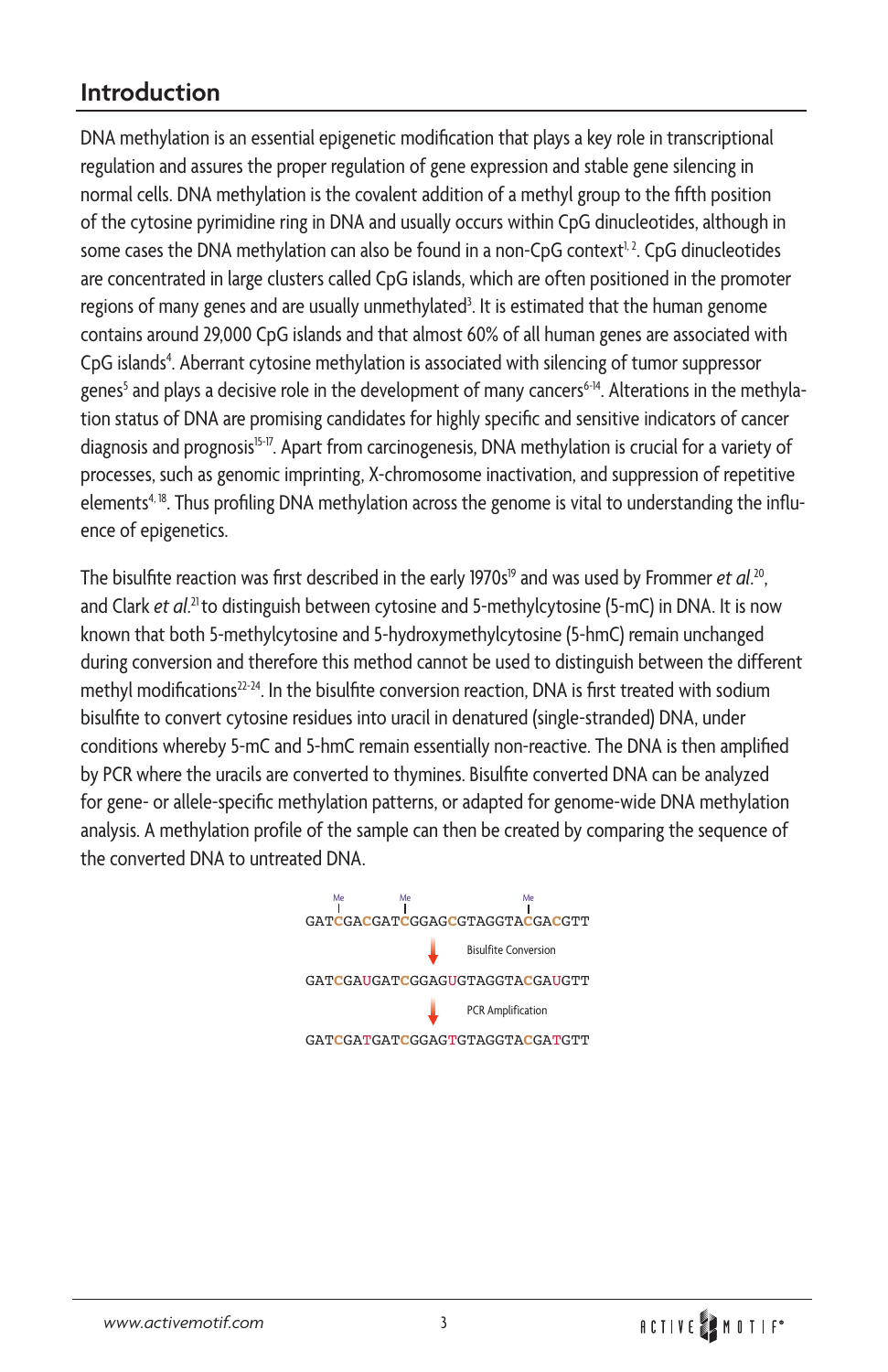### **References**

- 1. Ramsahoye, B.H. *et al.* (2000) *Proc. Natl Acad. Sci. USA*, 97: 5237-5242.
- 2. Lister, R. *et al.* (2009) N*ature*, 462: 315-322.
- 3. Antequera, F. and Bird, A. (1993) *Proc. Natl Acad. Sci. USA*, 90: 11995-11999.
- 4. Bird, A. (2002) *Genes Dev*, 16: 6-21.
- 5. Issa, J.P. (2004) *Nat Rev Cancer*, 4: 988-993.
- 6. Toyota M., *et al*. (1999) *Proc. Natl Acad. Sci. USA*, 96: 8681-8686.
- 7. Hughes, L.A. *et al.* (2012) *Biochim Biophys Acta.*, 1825: 77-85.
- 8. Samowitz, W.S. (2007) *Mol Diagn*., 9: 281-283.
- 9. Marsit, C.J. *et al.* (2006) *Cancer Res*., 66: 10621-10629.
- 10. Suzuki, M. *et al.* (2006) *Cancer*, 106: 2200-2207.
- 11. Shen, L. *et al*. (2002) *J Natl Cancer Inst*., 94: 755-761.
- 12. Fang, F. *et al*. (2011) *Sci Transl Med*., 3:75ra25.
- 13. Jones, P.A. and Baylin, S.B. (2002) *Nature Rev. Genet.*, 3: 415-428.
- 14. Esteller, M. *et al.* (2001) *Cancer Res.*, 61: 3225-3229.
- 15. Laird, P.W. (2003) *Nat Rev Cancer,* 3: 253-266.
- 16. Van Engeland, M. *et al*. (2011) *J Clin Oncol*., 29: 1382-1391.
- 17. Esteller, M. (2008) *N Engl J Med*., 358: 1148-1159.
- 18. Reik, W. *et al*. (2001) *Science*, 293: 1089-1093.
- 19. Shapiro, R. *et al*. (1974) *J Am Chem Soc*, 96(3): 206-212.
- 20. Frommer, M. *et al.* (1992) *Proc. Natl Acad. Sci. USA*, 89: 1827-1831.
- 21. Clark, S.J. *et al.* (1994) *Nuc. Acids Res.,* 22: 2990-2997.
- 22. Huang, Y. *et al.* (2010) *PLoS One*, 26: e8888.
- 23. Jun, S. *et al*. (2010) *Nucl. Acids Res*., 38: e125.
- 24. Nestor, C. *et al.* (2010) *BioTechniques*, 48: 317-319.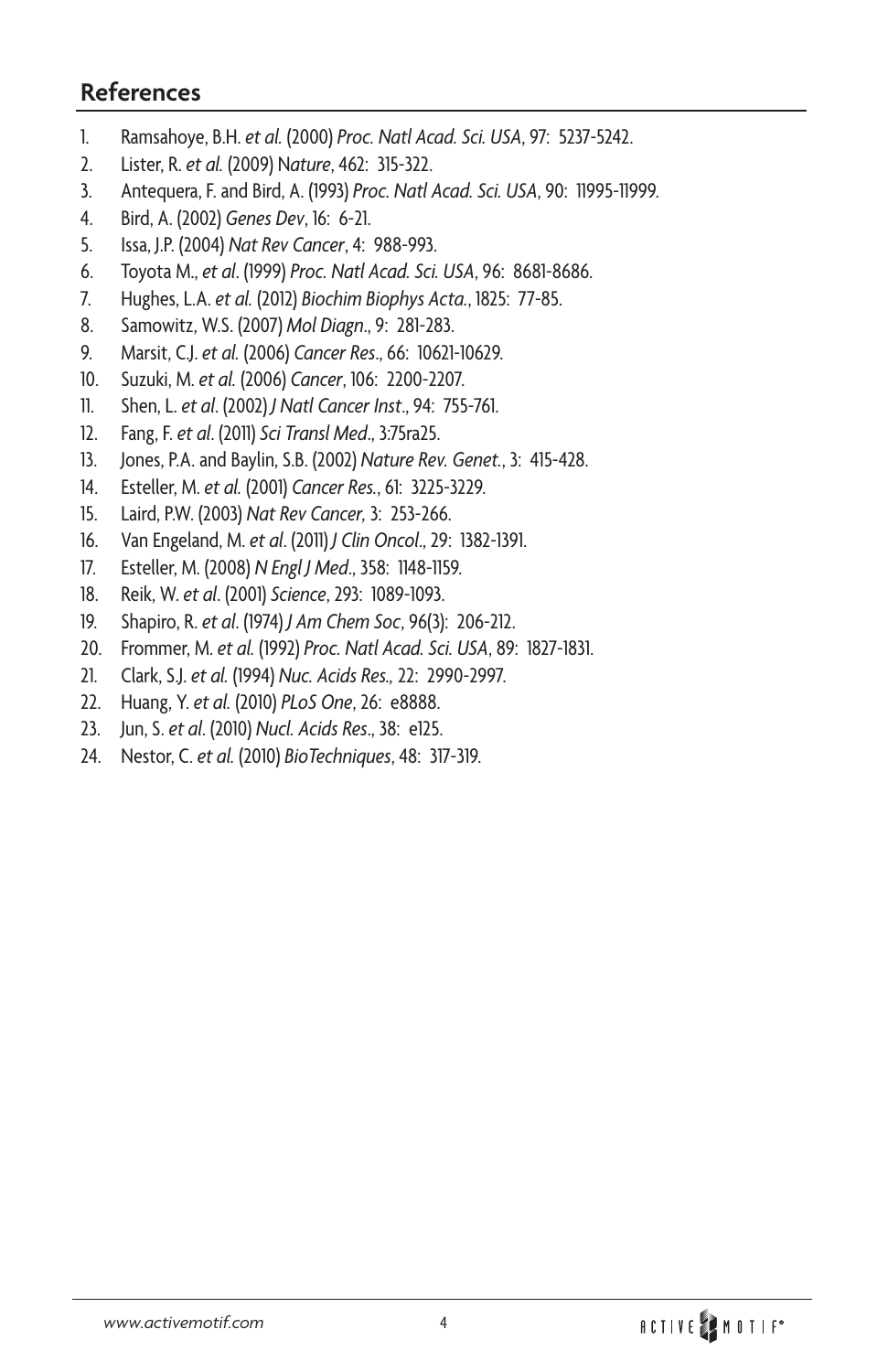#### **The ChIP-Bis-Seq Kit is for research use only. Not for use in diagnostic procedures.**

#### *PLEASE READ THE ENTIRE PROTOCOL BEFORE STARTING!*

#### **ChIP Bisulfite Sequencing Advantages:**

- Directly interrogate both chromatin and DNA methylation profiles on the same sample with higher resolution than either ChIP or bisulfite sequencing alone
- Evaluate allele-specific difference in DNA (imprinting, X-inactivation)
- Method works with histone and transcription factor ChIP antibodies
- Optimized ChIP reagents reduce background levels caused by non-specific binding events providing high quality DNA for analysis
- Reduce sequencing costs by focusing on specific genomic regions

#### **Protocol Overview and Time Table**

The ChIP-Bis-Seq Kit requires multiple days to complete. It is strongly advised to read the entire protocol before starting and to plan your experiments in advance.

|                                               | <b>Required Time</b>                               |
|-----------------------------------------------|----------------------------------------------------|
| Cell or Tissue Fixation and Lysis             | 1.5 hours                                          |
| <b>Chromatin Sonication</b>                   | 20 minutes per sample                              |
| Assessment of Chromatin Size*                 | 4.5 hours for cell culture<br>Overnight for tissue |
| Immunoprecipitation                           | Overnight incubation                               |
| Binding to Protein G agarose Beads            | 3 hours                                            |
| Wash Immune Complexes                         | 20 minutes                                         |
| <b>Reversal of Cross-links</b>                | 2.5 hours                                          |
| <b>ChIP DNA Purification</b>                  | 15 minutes                                         |
| (Optional) qPCR Analysis of ChIP enriched DNA | 2 hours                                            |
| Perform End Repair                            | 45 minutes                                         |
| Add 'A' Overhang to 3 ' Ends of DNA fragments | 45 minutes                                         |
| Ligate Methylated Adapters to DNA Fragments   | 30 minutes                                         |
| <b>Bisulfite Conversion</b>                   | 5.5 hours                                          |
| PCR Amplify Adapter-Modified Library          | 1 hour                                             |
| Size Select the Library                       | 1.5 hours                                          |

\* The protocol varies between cell culture and tissue samples.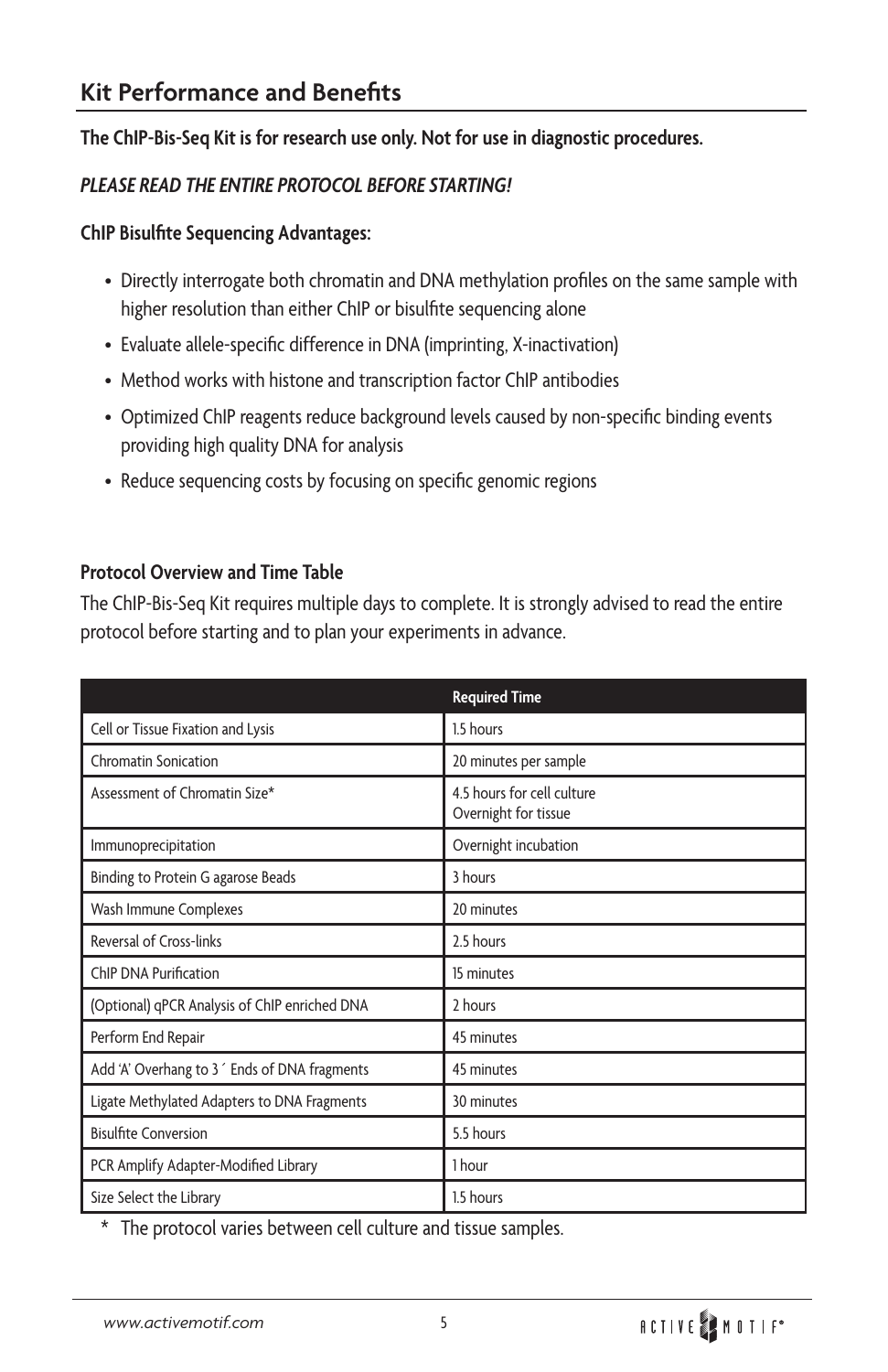

#### **Figure 1: ChIP-Bis-Seq sequencing and DNA methylation results.**

This figure shows an example of sequencing results using the ChIP-Bis-Seq Kit to analyze the DNA methylation profile of DNA that was enriched using a ChIP antibody for Histone H3K27me3 in PC9 cells. The top track shows a 423 bp region of chromosome 7 from Human Hg19 genome. The next track reveals the ChIP-seq peak profile for Histone H3K27me3. The final track shows the DNA methylation profile of forward and reverse reads as analyzed by bisulfite conversion of the ChIPenriched DNA. The blue bars represent unmethylated CpGs, while the red bars represent CpGs containing methylation. (For a color image, please visit our website at www.activemotif.com/chipbisseq to download a color pdf of the manual).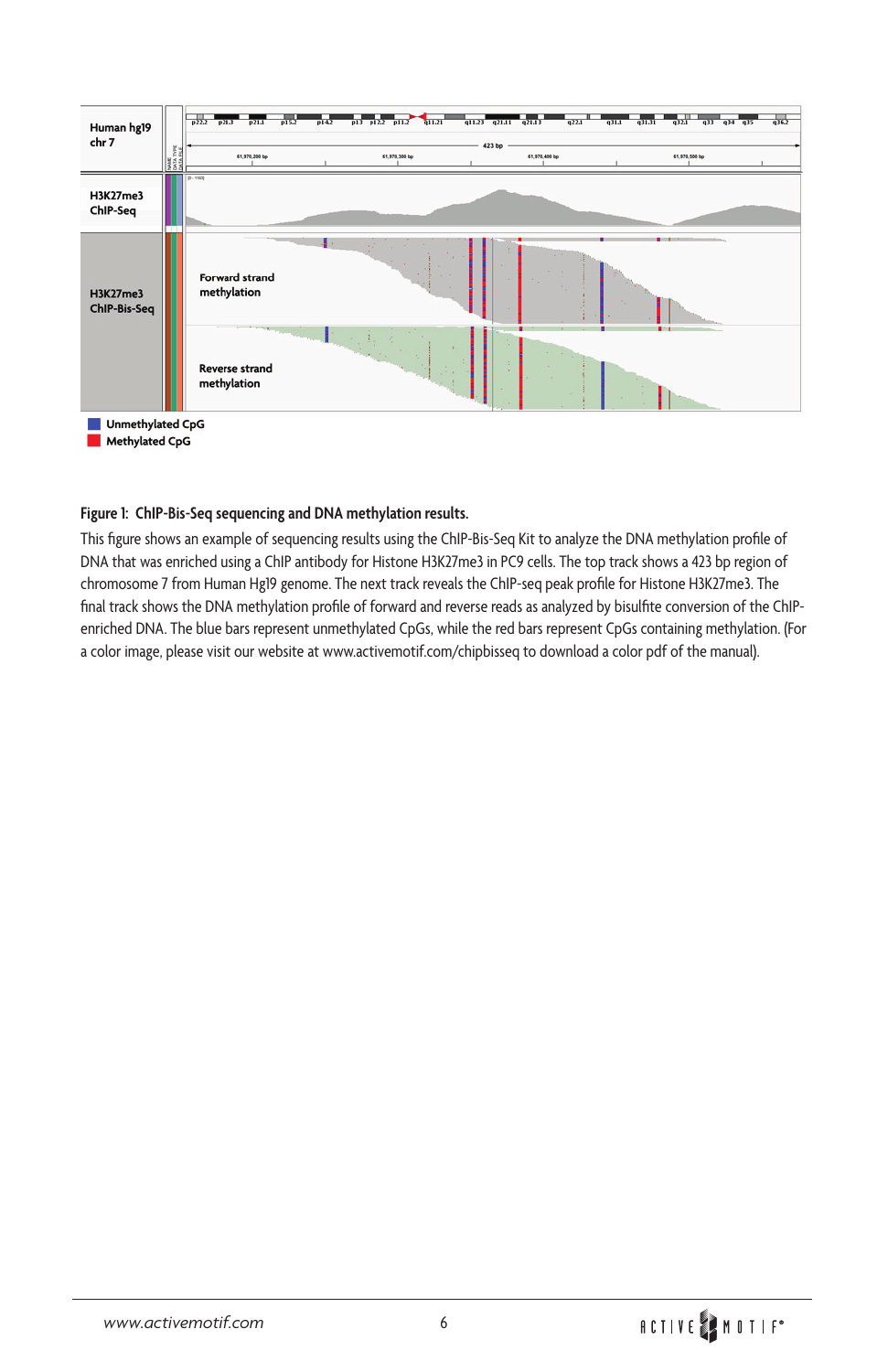### **Kit Components and Storage**

### **Module 1: ChIP-IT High Sensitivity (16 ChIP reactions)**

Please store each component at the temperature indicated in the table below. **Do not re-freeze the Protein G Agarose Beads. Once thawed, Protein G beads should be stored at 4**°**C.**

| <b>Reagents</b>                        | Quantity        | <b>Storage</b>  |
|----------------------------------------|-----------------|-----------------|
| RNase A (10 µg/µl)                     | 40 µl           | $-20^{\circ}$ C |
| Proteinase K (10 µg/µl)                | 200 µl          | $-20^{\circ}$ C |
| Blocker                                | 100 µl          | $-20^{\circ}$ C |
| 100 mM PMSF                            | 500 µl          | $-20^{\circ}$ C |
| Protease Inhibitor Cocktail (PIC)      | 500 µl          | $-20^{\circ}$ C |
| <b>Precipitation Buffer</b>            | $1.5$ ml        | $-20^{\circ}$ C |
| Carrier                                | 35 µl           | $-20^{\circ}$ C |
| <b>10X PBS</b>                         | 120 ml          | $-20^{\circ}$ C |
| <b>Fixation Buffer</b>                 | 2 x 1.5 ml      | $4^{\circ}$ C   |
| Protein G Agarose Beads*               | 500 µl          | $4^{\circ}$ C   |
| <b>Stop Solution</b>                   | $20$ ml         | <b>RT</b>       |
| Chromatin Prep Buffer                  | 85 ml           | <b>RT</b>       |
| <b>ChIP Filtration Columns</b>         | 16 ea           | <b>RT</b>       |
| ChIP Buffer                            | 35 ml           | <b>RT</b>       |
| 5 M NaCl                               | 400 µl          | <b>RT</b>       |
| TE pH 8.0                              | 2 x 1.5 ml      | <b>RT</b>       |
| Detergent                              | $25$ ml         | <b>RT</b>       |
| Wash Buffer AM1                        | 100 ml          | <b>RT</b>       |
| Elution Buffer AM4                     | 2 x 1.5 ml      | <b>RT</b>       |
| DNA Purification Binding Buffer        | 50 ml           | <b>RT</b>       |
| 3 M Sodium Acetate                     | 500 µl          | <b>RT</b>       |
| DNA Purification Wash Buffer**         | $10 \mathrm{m}$ | <b>RT</b>       |
| <b>DNA Purification Elution Buffer</b> | 5 ml            | <b>RT</b>       |
| <b>DNA Purification Columns</b>        | 16 ea           | RT              |

\* The Protein G Agarose Beads are shipped on dry ice and can be stored frozen until their first use. Once thawed, the Protein G beads **should not be re-frozen** by the customer, but stored at 4ºC. \*\*Requires the addition of ethanol before use.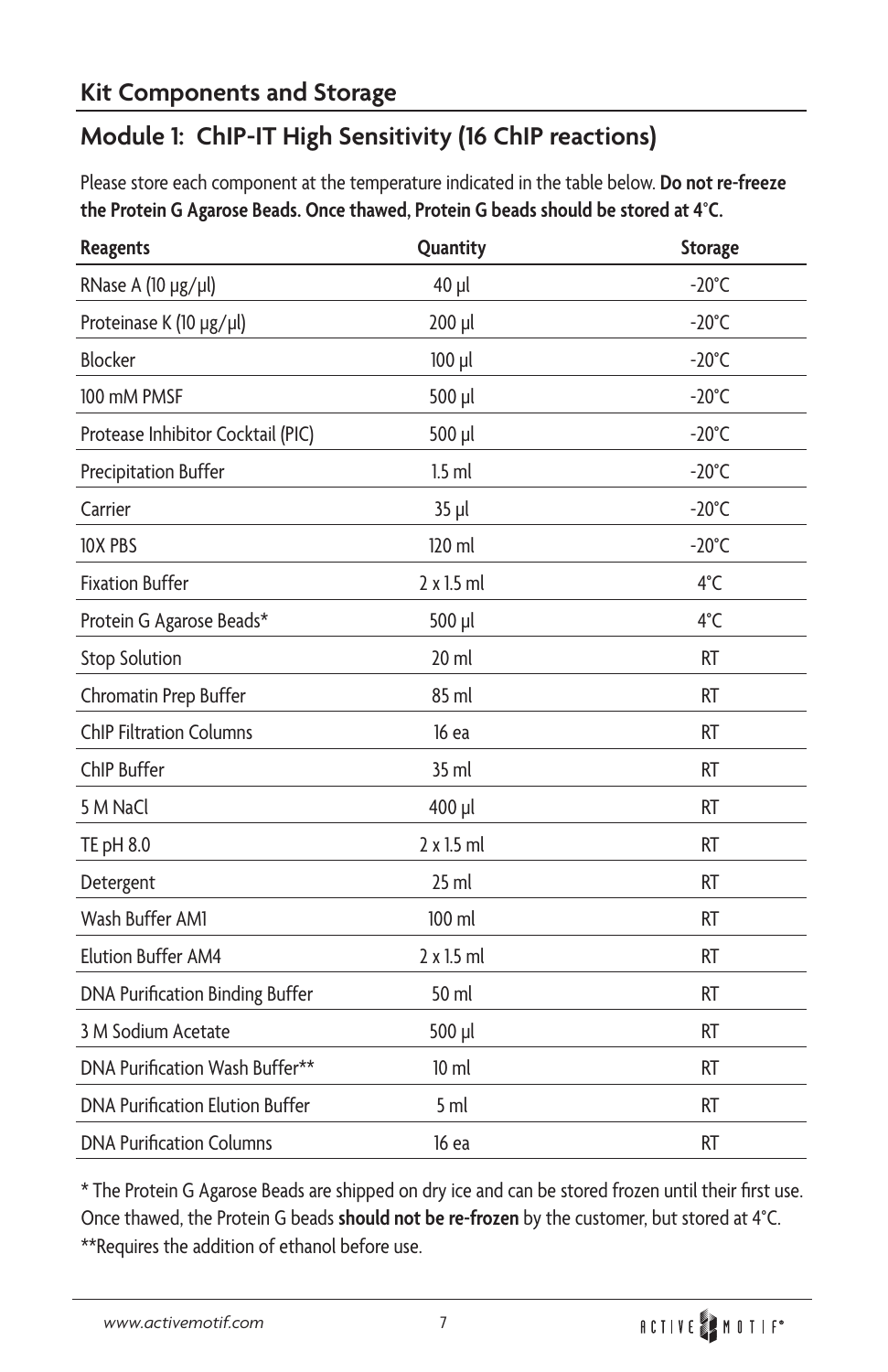#### **Additional materials required**

- A ChIP-validated antibody directed against the protein of interest
- Dounce homogenizer with a small clearance pestle (*e.g.* Active Motif Catalog Nos. 40401 & 40415) with the tight-fitting "A" pestle). Use of a homogenizer is necessary for shearing chromatin.
- 37% formaldehyde solution with 10-15% methyl alcohol to prevent polymerization. Do not use paraformaldehyde.
- For tissue preparations you will need Phenol and chloroform/isoamyl alcohol (24:1) (DNA Purification, Molecular Biology Grade)
- 100% ethanol (absolute)
- 70% ethanol
- DNase-free  $H_2O$
- Rocking platform for culture plates
- Apparatus to rotate tubes end-to-end at 4°C (*e.g.* a Labquake from Barnstead/Thermolyne with a tube holder for 1.5 ml microcentrifuge tubes)
- Microcentrifuge (table top centrifuge 4°C) and microcentrifuge tubes
- 250 µl PCR tubes
- Thermocycler
- 15 and 50 ml conical tubes
- Spectrophotometer for DNA quantitation
- Pipettors and tips (filter tips are recommended)
- Sonicator (*e.g.* Active Motif's EpiShear™ Sonicator with a 1/8" probe (Catalog No. 53051) with the EpiShear™ Cooled Sonication Platform (Catalog No. 53080))
- Agarose gel electrophoresis apparatus
- Razor blades (for tissue preparations)
- Hand-held homogenizer for tissue preparations (*e.g*. Biospec Products Tissue-Tearor)
- Cell scraper (rubber policeman)
- (Optional) ChIP-IT® qPCR Analysis Kit (Catalog No. 53029)
- (Optional) Gene-specific qPCR primer pairs for enrichment analysis; see Appendix Section I
- (Optional) SYBR Green qPCR master mix (Bio-Rad Catalog No. 170-8882)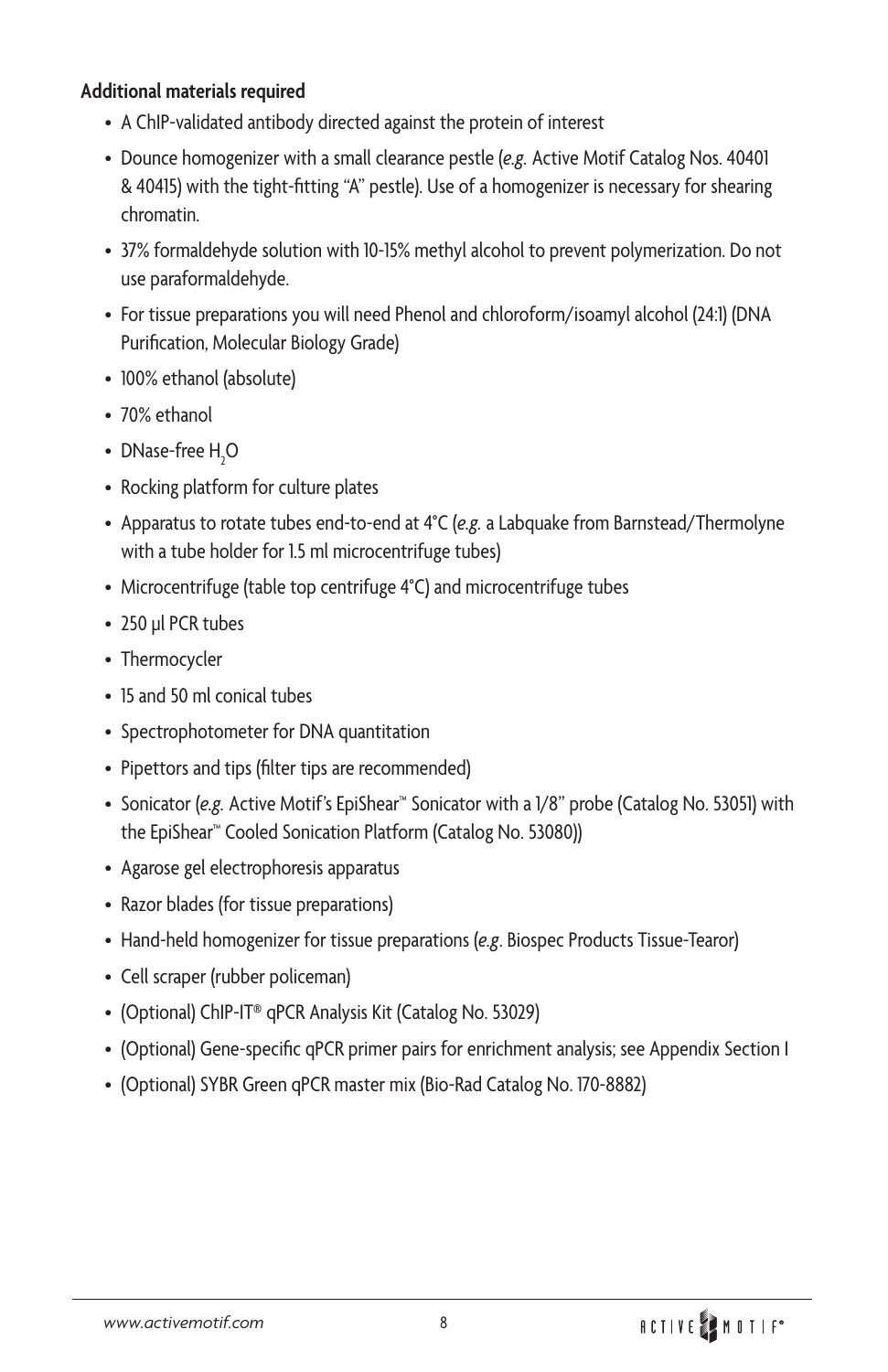## **Module 2: Sequencing Library Preparation (10 libraries)**

Sequencing Library components arrive on dry ice and should be stored at -20ºC. Components are guaranteed stable for 6 months from date of receipt when stored properly.

| <b>Reagents</b>                               | Quantity    | <b>Storage</b>   |
|-----------------------------------------------|-------------|------------------|
| DNA Polymerase I Klenow (5 U/µl)              | $5$ $\mu$   | $-20^{\circ}$ C  |
| T4 DNA polymerase (3 U/µl)                    | $10 \mu l$  | -20 $^{\circ}$ C |
| T4 Polynucleotide Kinase (10 U/µl)            | $10 \mu l$  | $-20^{\circ}$ C  |
| Klenow Fragment $(3'-5'$ exo-) $(5 U/ \mu l)$ | $10 \mu l$  | $-20^{\circ}$ C  |
| 10X Reaction Buffer AM3                       | 50 µl       | $-20^{\circ}$ C  |
| T4 DNA Ligase (2,000 U/µl)                    | $10 \mu l$  | $-20^{\circ}$ C  |
| 10X T4 DNA Ligase Buffer                      | 50 µl       | $-20^{\circ}$ C  |
| 2X Quick Ligation Buffer                      | $2 x150$ µl | $-20^{\circ}$ C  |
| dNTP Mix, 10 mM each                          | 35 µl       | $-20^{\circ}$ C  |
| 1 mM dATP                                     | $100$ $\mu$ | $-20^{\circ}$ C  |
| Methylated Adapters (5 µM)                    | $30$ $\mu$  | $-20^{\circ}$ C  |
| Glycogen (for use with Module 3)              | $10 \mu l$  | $-20^{\circ}$ C  |

#### **Additional materials required**

- Purified ChIP DNA for each sample to be tested
- QIAquick PCR Purification Kit (QIAGEN Cat. No. 28104)
- MinElute PCR Purification Kit (QIAGEN Cat. No. 28004)
- 250 µl PCR tubes
- Thermocycler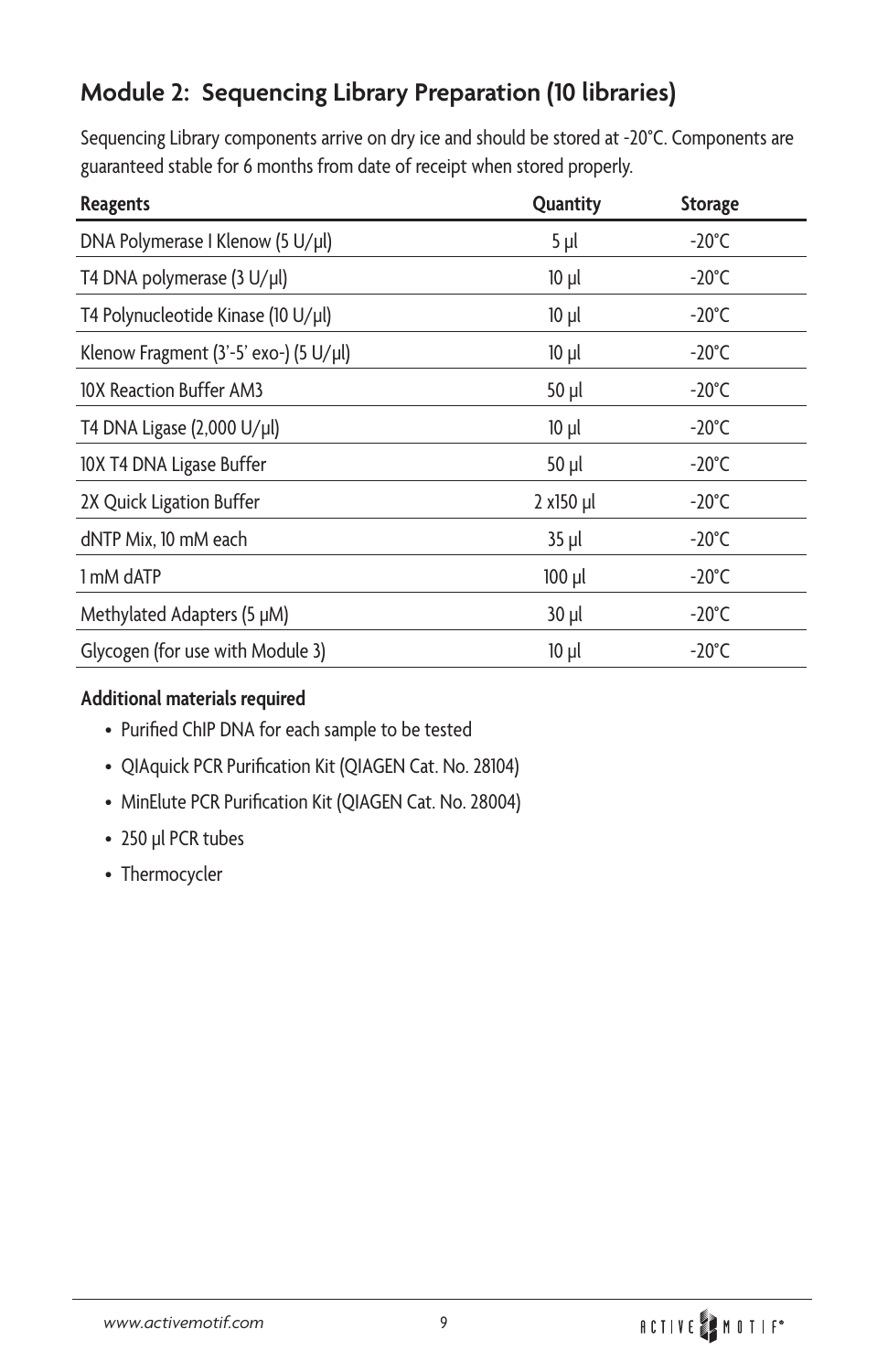### **Module 3: Bisulfite Conversion (10 conversion reactions)**

Bisulfite Conversion components arrive at room temperature and can be stored at 4ºC prior to first use. Then, we recommend storing each component at the temperatures listed in the table below. Components are guaranteed stable for 6 months from date of receipt when stored properly.

| <b>Reagents</b>                   | Quantity         | <b>Storage</b> |
|-----------------------------------|------------------|----------------|
| Conversion Reagent                | 2 tubes          | RT             |
| Hydroquinone                      | 2 tubes          | RT             |
| <b>Buffer A</b>                   | $1.5$ ml         | RT             |
| <b>Buffer B</b>                   | 1 <sub>m</sub>   | RT             |
| DNA Binding Buffer                | 15 <sub>ml</sub> | RT             |
| DNA Wash Buffer                   | $20$ ml          | RT             |
| <b>DNA Elution Buffer</b>         | $2.5$ ml         | RT             |
| ChIP-Bis-Seq purification columns | 10 ea            | RT             |

#### **Additional materials required**

- Purified adapter-ligated sample DNA
- 0.2 ml PCR tubes and caps
- 100% isopropanol
- Microcentrifuge tubes and microcentrifuge
- Thermocycler
- Hot Start *Taq* polymerase and PCR reaction buffer recommended for use with bisulfite converted DNA (*e.g*. KAPA HiFi HotStart Uracil+ Ready Mix, KAPA Biosystems Catalog No. KK2801
- PCR primers for library amplification (see recommendations in Appendix X)
- 1.5% agarose TAE gel
- Gel apparatus and power supply
- 6x Loading dye
- Molecular weight marker
- QIAquick Gel Extraction Kit (QIAGEN Cat. No. 28704)
- Razor blades (for gel extraction)
- Picogreen or equivalent fluorescent quantitation method to determine DNA concentration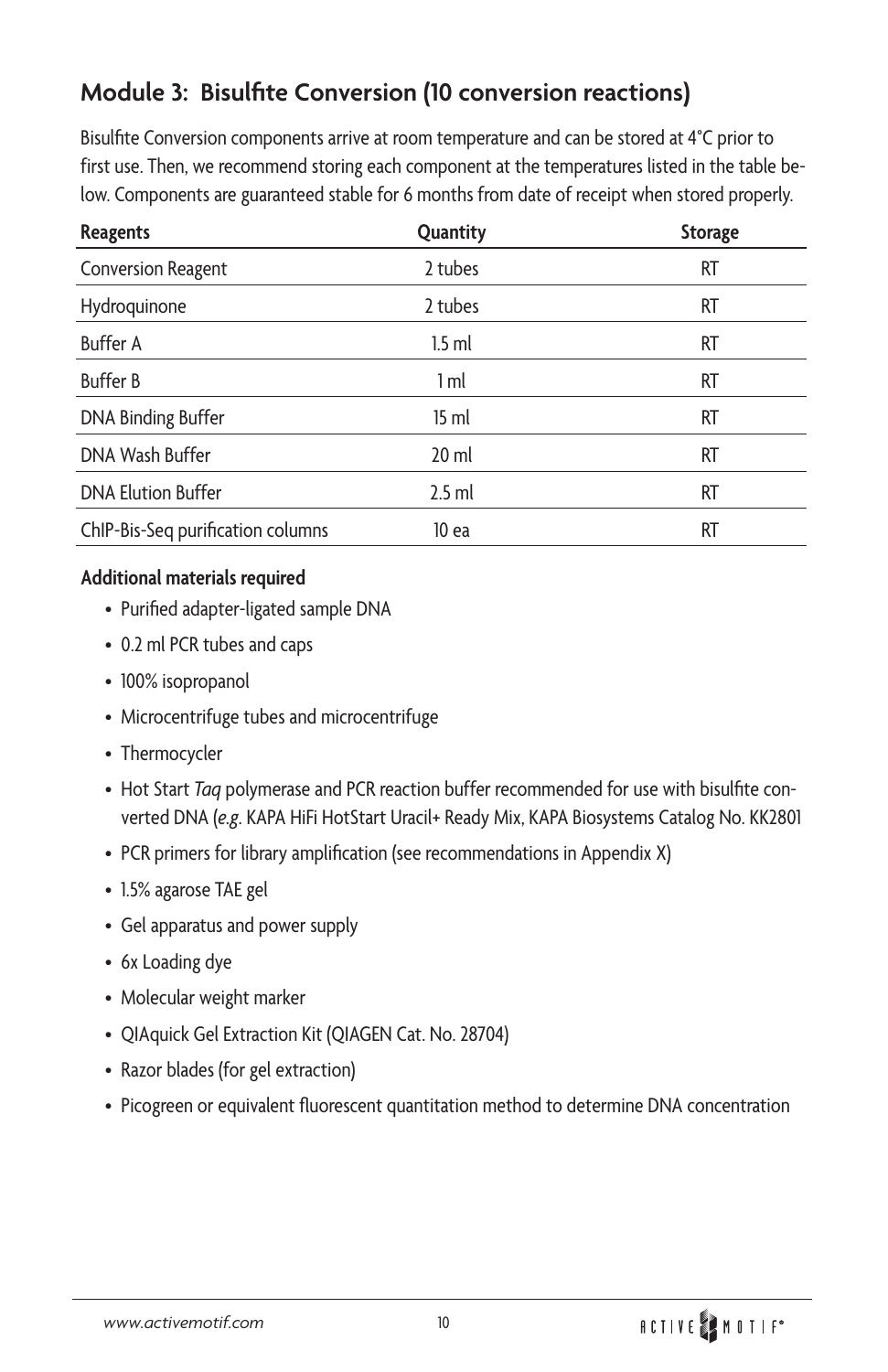## **Module 1 – ChIP-IT® High Sensitivity**

The first step of the assay is to perform chromatin immunoprecipitation using the ChIP-IT® High Sensitivity Kit module. Please refer to pages 7-8 of the manual for the kit components and additional materials required to complete the chromatin preparation and immunoprecipitation protocols.

### **Cell Growth Recommendations**

When planning an experiment, calculate the number of chromatin preparations you will require and determine the number of ChIP reactions you plan to perform on each chromatin preparation. Be sure to include the appropriate positive and negative control ChIP reactions in your calculations. Also, note that if you wish to analyze the effect of particular compounds or culturing conditions on transcription factor/DNA interactions, you should prepare chromatin from control (untreated) cells as a reference sample.

The minimum recommended number of cells that should be used for the preparation of chromatin is 4.5 million cells per sample. It is then recommended to use 30 µg chromatin for each ChIP reaction to ensure a minimum of 10 ng DNA for downstream bisulfite conversion. The quantity of the ChIP enrichment will depend on the abundance of the protein of interest and the affinity of the ChIP antibody. For highly abundant histone proteins, less chromatin may be used. For low abundance transcription factors, it may be necessary to set up multiple ChIP reactions and combine the samples onto a single DNA purification column during the DNA purification and elution in Section F, step 3

|                                           | $60$ mm<br>dish     | $100 \text{ mm}$<br><b>dish</b> | 150 mm<br>dish       |
|-------------------------------------------|---------------------|---------------------------------|----------------------|
| <b>Seeding Density</b>                    | $0.8 \times 10^{6}$ | $2.2 \times 10^6$               | $5.0 \times 10^{6}$  |
| Cells at 70-80%<br>Confluency*            | $2.4 \times 10^{6}$ | $6.6 \times 10^{6}$             | $15.0 \times 10^{6}$ |
| <b>Growth Medium</b><br>Volume            | 5 <sub>m</sub>      | 10 <sub>ml</sub>                | $20$ ml              |
| <b>Cell Fixative Solution</b>             | 500 µl              | 1 <sub>ml</sub>                 | 2 <sub>m</sub>       |
| <b>Stop Solution</b>                      | $275$ µl            | 550 µl                          | $1.1$ ml             |
| <b>PBS Wash Buffer</b><br>(used per wash) | 2 <sub>m</sub>      | 5 <sub>m</sub>                  | 10 <sub>ml</sub>     |
| <b>Chromatin Prep Buffer</b>              | 2 ml                | 5 <sub>ml</sub>                 | 5 <sub>ml</sub>      |
| <b>ChIP Buffer</b>                        | 500 µl              | 500 µl                          | 500 µl               |

- \* The number of cells on a confluent plate or dish will vary with cell type. For this table, HeLa cells were used. Please adjust as needed based on your particular cell type.
- \*\*Please refer to the descriptions below for complete details on buffer preparations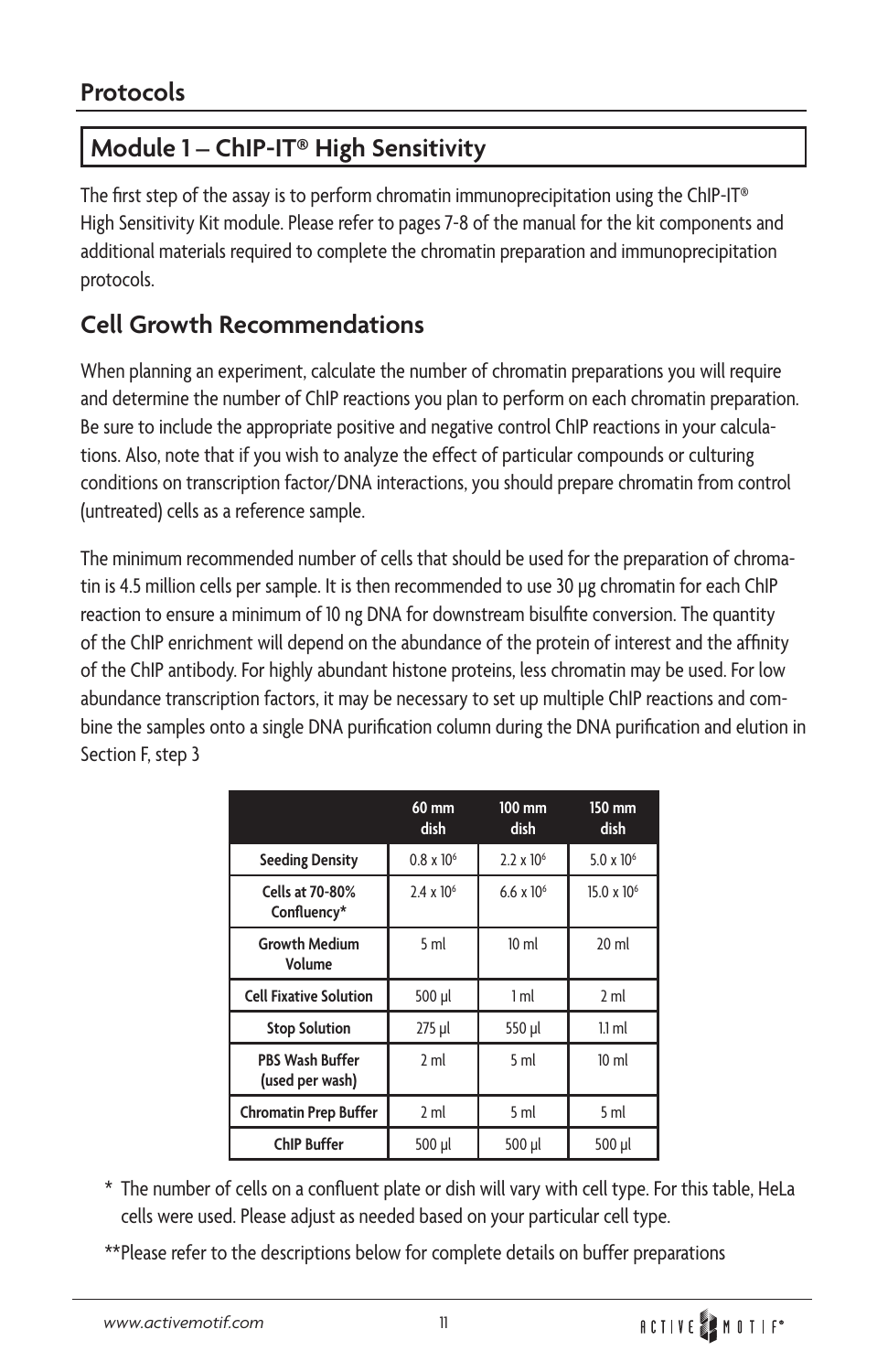### **Reagent Information**

### **Complete Cell Fixation Solution**

Buffer should be prepared fresh before each experiment. For every 20 ml of cell growth medium used, prepare 2.5 ml of Complete Cell Fixation Solution by adding 180 µl Fixation Buffer to 1.57 ml sterile water in a 15 ml conical tube. Using appropriate precautions (*i.e.* safety glasses, gloves and lab coat), add 750 µl 37% formaldehyde to the tube and vortex to mix. Use 1/10 growth medium volume per plate.

### **Complete Tissue Fixation Solution**

Buffer should be prepared fresh before each experiment. Prepare 10 ml of Tissue Fixation Solution for each tissue sample to be processed by adding 1 ml 10X PBS to 8.7 ml sterile water in a 15 ml conical tube. Using appropriate precautions (*i.e.* safety glasses, gloves and lab coat), add 280 µl 37% formaldehyde to the tube and vortex to mix.

### **Stop Solution**

Is provided ready to use. Use 1/20 media volume per cell culture plate or 515 µl per 10 ml Complete Tissue Fixation Solution.

### **PBS Wash Buffer**

Prepare 25 ml PBS Wash Buffer for every 15 cm plate or tissue sample. To a 50 ml conical tube add 21.25 ml sterile water, 2.5 ml 10X PBS and 1.25 ml Detergent. Mix by inverting. Place PBS Wash Buffer on ice to chill. PBS Wash Buffer can be prepared in large quantities and stored at 4ºC for 6 months.

### **100 mM PMSF and Protease Inhibitor Cocktail (PIC)**

Thaw the PMSF and the PIC at room temperature until fully dissolved, which takes about 30 minutes. Vortex gently and spin down briefly before use, then add to the buffers immediately before use.

### **Chromatin Prep Buffer**

Is supplied ready to use.

**ChIP Buffer** Is supplied ready to use.

### **Protein G Agarose Beads**

The supplied agarose beads require washing prior to use. Follow the instructions in the manual to wash the beads for use in the ChIP reactions. There is no need to pre-block the beads or pre-clear the sample. For best results, gently shake and invert the tube to resuspend the agarose beads. The beads settle quickly, and therefore should be resuspended just before pipetting. We recommend cutting 2 mm from the end of a pipet tip prior to pipetting to prevent the tip from becoming clogged. **Protein G Agarose Beads are shipped on dry ice, but should not be re-frozen by the customer. The beads should be stored at 4ºC.**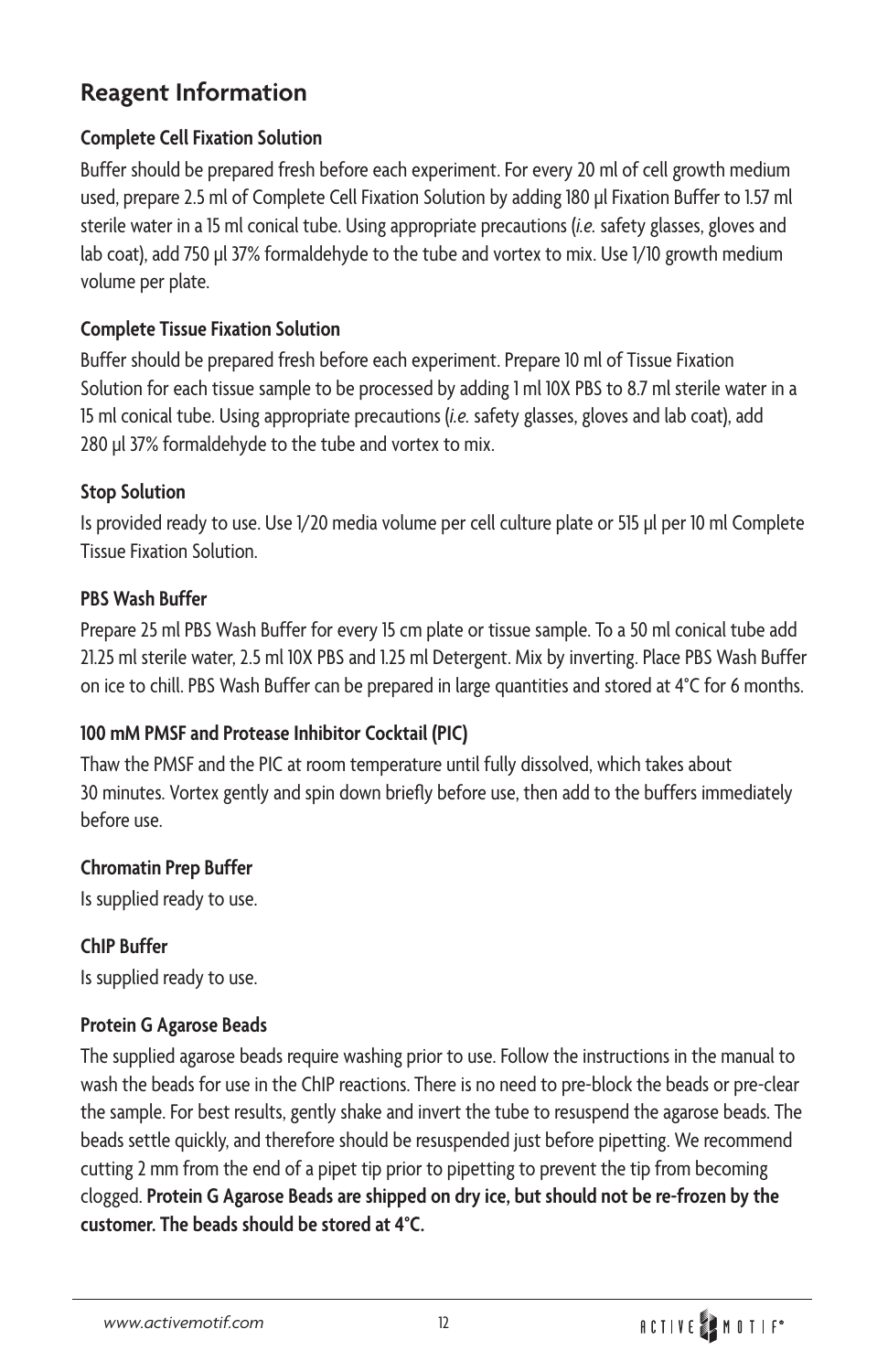#### **DNA Purification Wash Buffer**

The DNA Purification Wash Buffer requires the addition of ethanol before use. The final concentration of ethanol should be 80%. Add 40 ml of fresh 100% ethanol to the DNA Purification Wash Buffer bottle. Invert repeatedly. The buffer can be stored at room temperature after the addition of ethanol. The ethanol only needs to be added before the first use, after that the Wash Buffer is ready for use.

### **3M Sodium Acetate**

It is important to check the sodium acetate before use to ensure that the salts have not precipitated out of solution. Once the sodium acetate is in solution it should be stored at room temperature.

### **Recommendations**

### **ChIP-validated Antibody**

We recommend using 4 µg antibody per ChIP reaction in a maximum volume of 30 µl. However, this will vary according to the affinity of the antibody and the quality of the chromatin; you may need to use more of a particular antibody. ChIP antibodies must recognize fixed, native protein that is bound to DNA and/or complexed with other proteins. Many antibodies that perform well in other applications do not perform in ChIP. Thus, ChIP performed with an antibody that has not been ChIP-validated must include appropriate controls (such as Active Motif's ChIP-IT Control qPCR Kits, Catalog Nos. 53026, 53027 and 53028) to validate the chromatin preparation and the ChIP methodology. To see a list of available ChIP-validated antibodies available from Active Motif, please visit www.activemotif.com/chipabs.

### **Chromatin Shearing Tips**

ChIP experiments usually require chromatin that has been sheared to a size of 200-1200 bp. In general, shearing efficiency is improved through the use of a small shearing volume and a V-bottom tube rather than a round-bottom tube. Also, note that shearing is inefficient if the chromatin sample becomes emulsified with air bubbles. To determine the appropriate shearing level for your sample, set up a "practice" tube containing only ChIP Buffer. Slowly increase the sonication amplitude until foaming starts to occur. Reduce the amplitude setting down slightly and mark this as the highest possible intensity to use without foaming. If a chromatin preparation becomes emulsified inadvertently, discontinue shearing and centrifuge the sample at maximum speed for 4 minutes at 4ºC in a microcentrifuge to remove trapped air. Finally, to prevent overheating and denaturation of chromatin, samples should be kept on ice as much as possible during shearing, and shearing should be performed discontinuously (*i.e.* sonicate for 20 seconds, then place on ice/water for 30 seconds, sonicate again for 20 seconds, *etc.*). If possible, shear while on ice or use Active Motif's EpiShear Cooled Sonication Platform (Catalog No. 53080) to help regulate sample temperature.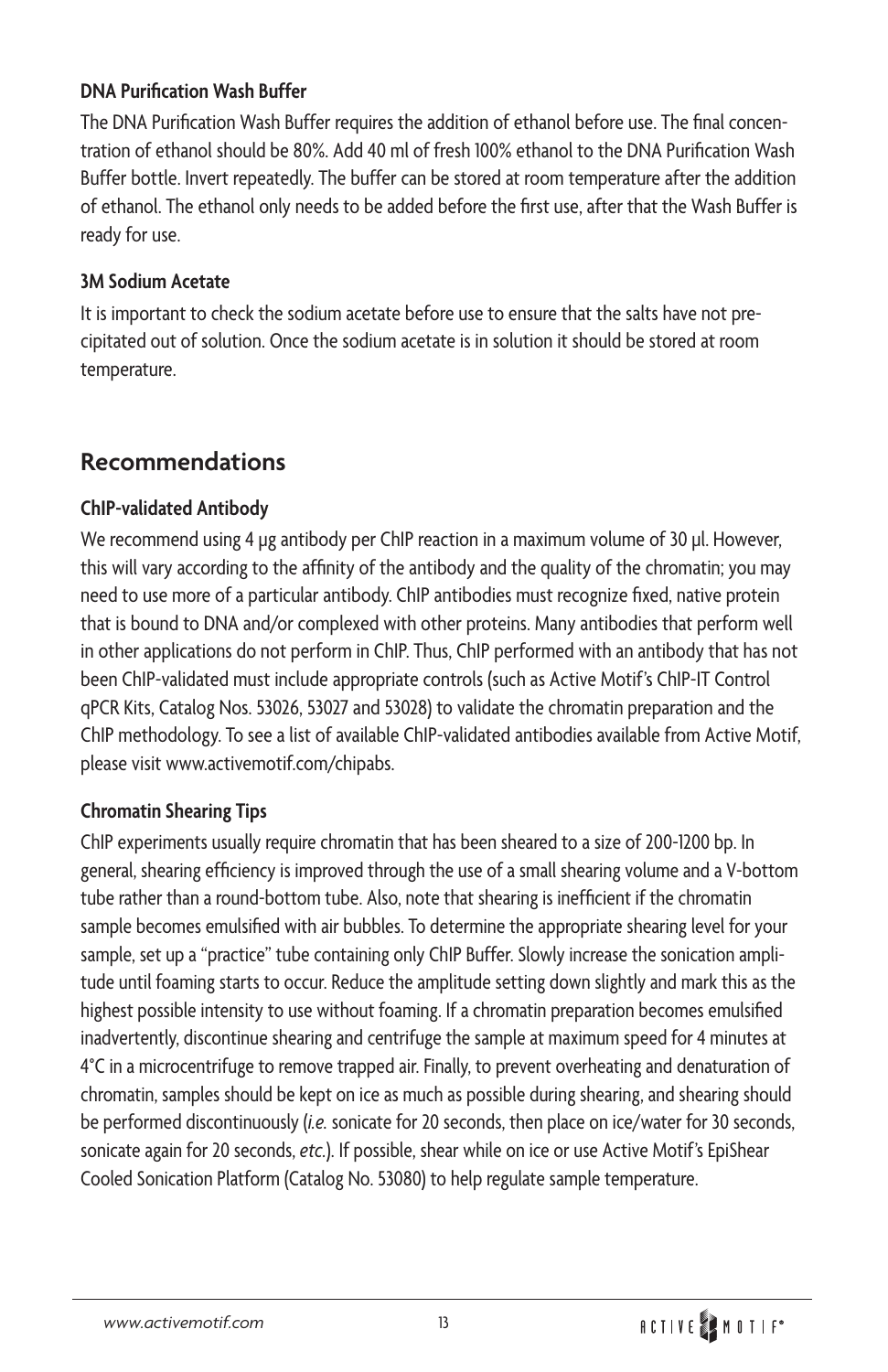### **Chromatin Quantity**

It is recommended to use 30 µg chromatin per IP reaction (4.5 million cell equivalents). However, if chromatin is in limited supply and the target protein is a highly abundant histone, lower chromatin amounts (10 µg or 1.5 million cell equivalents) may be used due to the high quality of the DNA obtained from the ChIP-IT Bisulfite Sequencing Kit.

#### **Safety Precautions**

Formaldehyde and PMSF are highly toxic chemicals. Appropriate safety precautions (*i.e.* safety glasses, gloves and lab coat) should be used. Also, formaldehyde is highly toxic by inhalation and should be used only in a ventilated hood. Finally, chromatin sonication should be performed in a biosafety hood if the chromatin is extracted from biohazardous or infectious materials.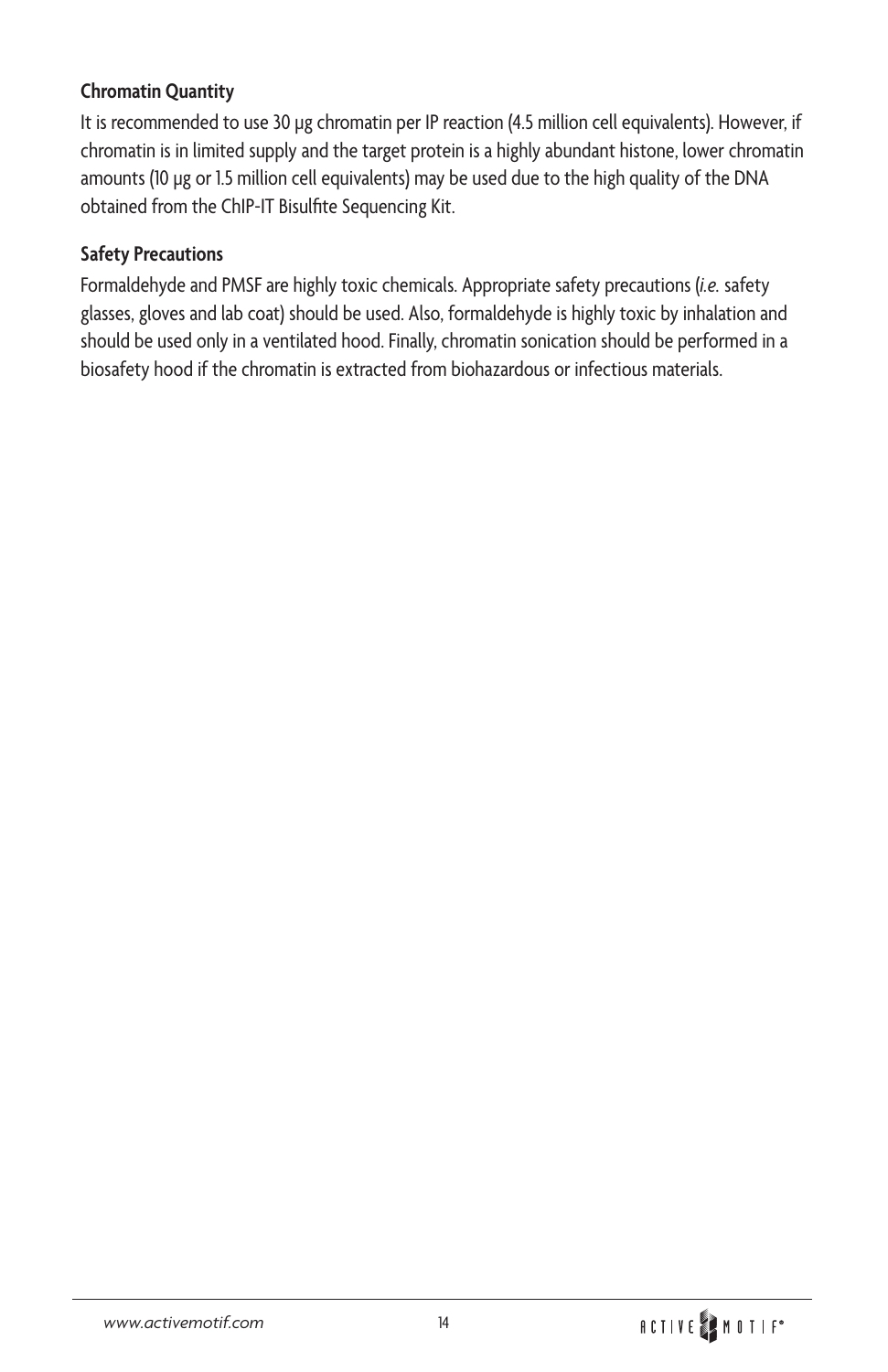### **Section A: Cell Fixation Starting with Cultured Cells**

This protocol describes cell fixation and chromatin preparation from one 15 cm plate (approximately 1.5 x 10<sup>7</sup> cells). We recommend using 20 ml growth medium per 15 cm plate. Please refer to page 11 for information on scaling the protocol for use with other amounts of cells.

- 1. Prepare 15 cm plates for each cell line to be tested. Grow the cells to 70-80% confluency. Stimulate cells as desired to activate the pathway of interest.
- 2. Freshly prepare Complete Cell Fixation Solution for each 15 cm plate. The volumes listed in the protocol below are enough to process one 15 cm plate. Please refer to the chart on page 8 to scale the solution volumes.
- 3. To fix cells, add 1/10 growth medium volume of freshly prepared Complete Cell Fixative Solution to the existing culture media for the cells (*e.g.* 20 ml growth medium would get 2 ml Complete Cell Fixation Solution). Shake gently at room temperature for 15 minutes.
- 4. Stop the fixation reaction by adding 1/20 media volume of Stop Solution to the existing culture media for the cells (*e.g.* 20 ml growth medium would get 1.1 ml Stop Solution). Swirl to mix and incubate at room temperature for 5 minutes.
- 5. Following the incubation, hold the plate at an angle and using a rubber policeman scrape cells down to collect them at the bottom edge of the plate. Use a pipette to transfer the cells to a 50 ml conical tube on ice.
- 6. Pellet the cells from step 5 by centrifugation for 3 minutes at 1,250 x g at 4°C.
- 7. Remove the supernatant and discard. Resuspend the pellet(s) in 10 ml ice-cold PBS Wash Buffer by pipetting up and down. Keep samples ice-cold for the remainder of the procedure.
- 8. Centrifuge for 3 minutes at 1,250 x g at 4°C. Remove the supernatant and discard. Wash the pellet(s) a second time in 10 ml ice-cold PBS Wash Buffer by pipetting up and down. Centrifuge for 3 minutes at 1,250 x g at 4°C. Remove the supernatant and discard. (Cell pellets may be stored at -80°C at this stage).
- 9. Resuspend each pellet(s) in 5 ml Chromatin Prep Buffer supplemented with 5 µl PIC and 5 µl 100 mM PMSF. Pipet up and down to mix.
- 10. Incubate on ice for 10 minutes.
- 11. Transfer the resuspended pellets individually to a chilled dounce homogenizer on ice. Use the tight fitting pestle (Type A) to homogenize the sample for 30 strokes. Transfer the contents to a new 15 ml conical tube and centrifuge for 3 minutes at 1,250 x g at 4°C.
- 12. Remove the supernatant and discard. Resuspend each pellet in 500 µl ChIP Buffer supplemented with 5 µl PIC and 5 µl 100 mM PMSF. Transfer the contents to a new 2 ml microcentrifuge tube.
- 13. Incubate on ice for 10 minutes. Proceed to Step B: Chromatin Sonication of Cultured Cells.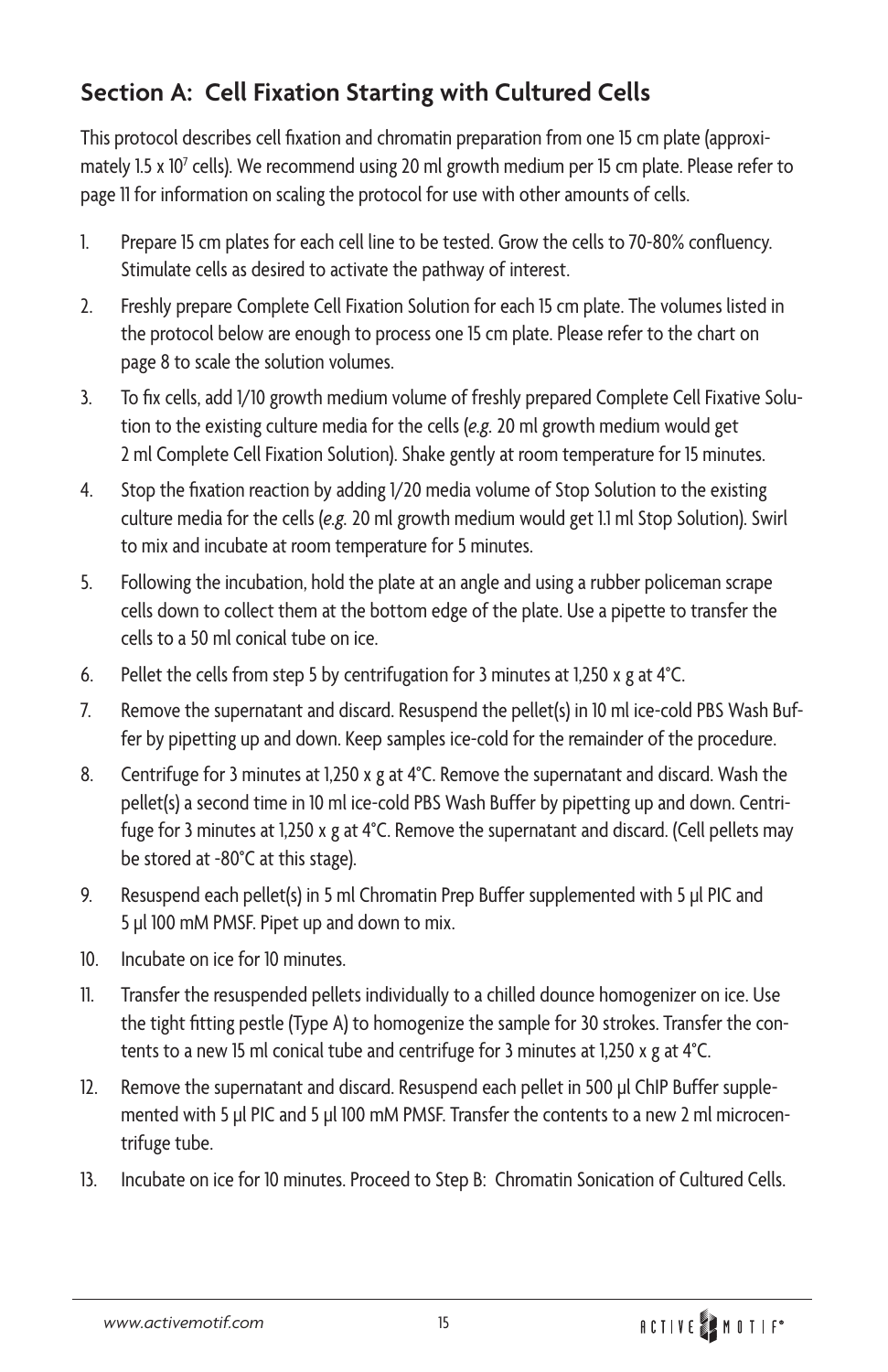### **Section B. Chromatin Sonication of Cultured Cells**

The section below describes the fragmentation of chromatin using sonication. Sonication results may vary depending on cell type and sonication device being used. This protocol has been validated using Active Motif's EpiShear™ Probe Sonicator in combination with an EpiShear™ Cooled Sonication Platform to maintain probe height and temperature consistency between samples. We do not recommend sonication of samples containing less than 100,000 cells and/or 350 µl volume.

- 1. Place the 2 ml microcentrifuge tube containing the chromatin into the tube cooler or packed ice. Open cap and submerge the microtip into the liquid until the microtip is approximately 5 mm from the bottom of the tube. Sonicate according to optimized settings for the cell type being used. A recommended starting range for cultured cells is: 25% amplitude, pulse for 30 seconds on and 30 seconds off for a total sonication "on" time of 10 minutes (which is equivalent to 20 minutes elapsed time).
- 2. Spin tubes at 4°C in a microcentrifuge at maximum speed for 2 minutes to pellet the cellular debris.
- 3. Transfer 25 µl of each chromatin preparation into a 250 µl PCR tube for analysis of shearing efficiency and chromatin quantification. This sample will be used to generate the Input DNA.
- 4. Aliquot the remainder of each chromatin preparation into 1.5 ml microcentrifuge tubes. We recommend making aliquots of 150 µl volume and storing at -80°C.
	- **Note:** The size of the chromatin sonication should be verified before proceeding to the immunoprecipitation step.

### *Input Preparation*

- 5. To each 25 µl chromatin preparation from Section B, Step 3 above, add 175 µl TE pH 8.0 and 1 µl RNAse A. Cap the PCR tubes and vortex to mix
- 6. Incubate in a thermocycler at 37°C for 30 minutes.
- 7. Add 2 µl Proteinase K to each tube and vortex. Incubate tubes in a thermocycler at 55°C for 30 minutes and then increase the temperature to 80°C for 2 hours.
- 8. Transfer each chromatin input to a 1.5 ml microcentrifuge tube. Add 83 µl Precipitation Buffer, 2 µl Carrier and 750 µl absolute ethanol. Vortex to mix and chill at -80°C for 30 minutes to overnight.
- 9. Spin at 4°C in a microcentrifuge at maximum speed for 15 minutes.
- 10. Carefully remove the supernatant taking care not to disturb the pellet. Wash the pellet with 500 µl 70% ethanol and spin at 4°C in a microcentrifuge at maximum speed for 5 minutes.
- 11. Carefully remove the supernatant taking care not to disturb the pellet. Remove residual ethanol with a pipet tip. Leave the tubes uncapped and air dry for 10-15 minutes.
- 12. When the pellets are dry, add 25 µl DNA Purification Elution Buffer to each tube. Incubate at room temperature for 10 minutes. Then vortex to ensure the pellet is completely resuspended. This solution contains your Input DNA.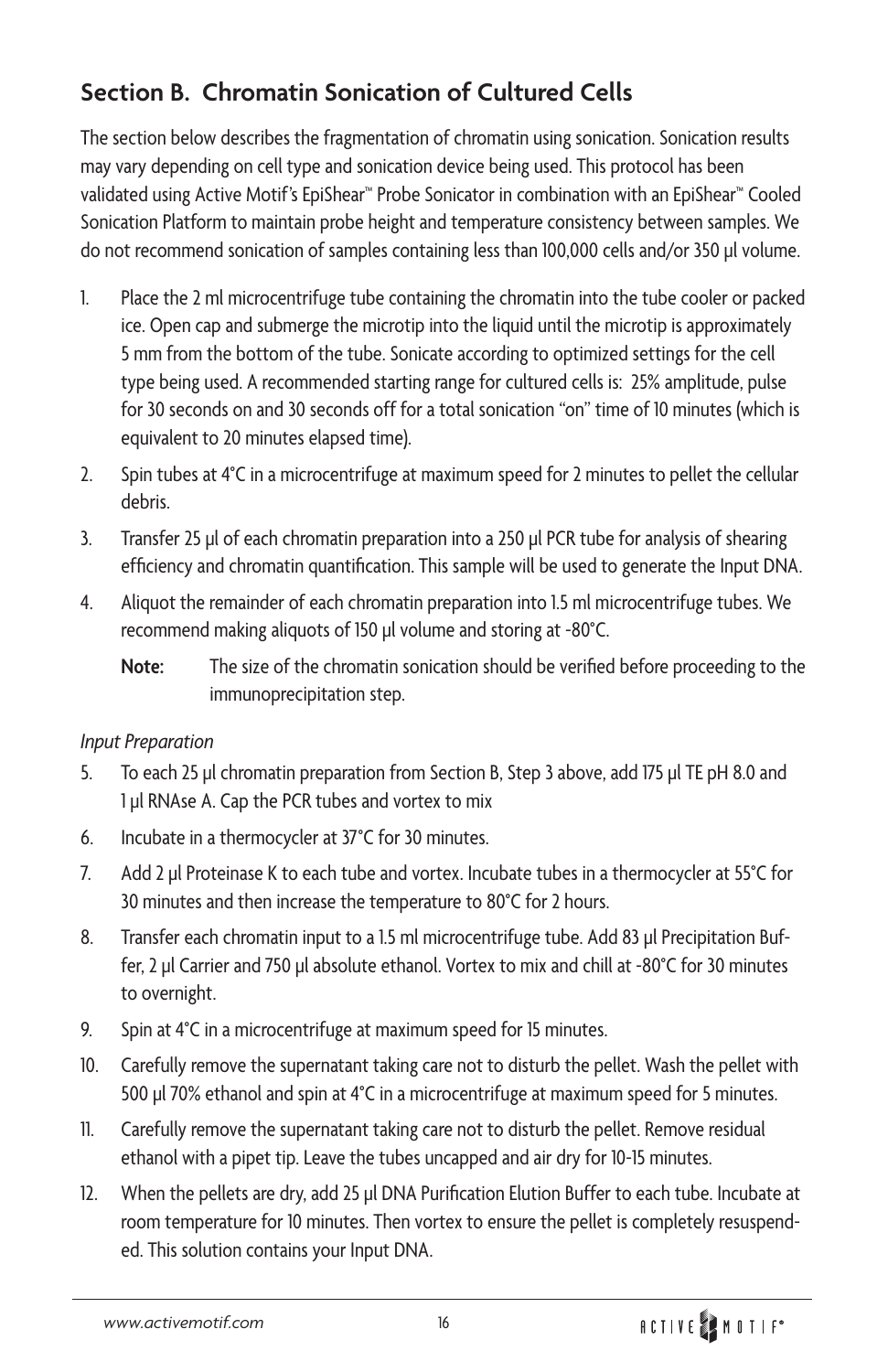- 13. Read the absorbance of each sample on a NanoDrop or other spectrophotometer at 260 nm to determine the DNA concentration of each chromatin preparation. Set aside 500 ng of DNA for analysis on an agarose gel. Store the remaining Input DNA at -20°C.
- 14. Analyze each chromatin preparation on an agarose gel.
	- a. Prepare 500 mM NaCl by adding 2 µl 5M NaCl to 18 µl sterile water. Vortex to mix.
	- b. Transfer 500 ng of Input DNA to a 250 µl PCR tube and add 1 µl 500 mM NaCl. Adjust the final volume to 10 µl with sterile water if needed.
	- c. Heat samples in a thermocycler at 100°C for 20 minutes followed by ramping the temperature down to 50°C.
	- d. Remove tubes from the thermocycler and incubate at room temperature for 5 minutes.
	- e. Add gel loading buffer to each sample and run on a 1.5% agarose gel. Include a 100 bp DNA ladder to analyze chromatin size. DNA should appear as a smear anywhere between 200-1200 bp.
- 15. If chromatin preparations were successful, the aliquots stored at -80°C from Section B, Step 4 can be used to perform the ChIP reactions in Section E.



#### **Figure 1: Validation of chromatin shearing efficiency.**

Three chromatin preparations of MCF-7 cells were fixed and sonicated using the EpiShear™ Probe Sonicator and EpiShear™ Cooled Sonication Platform from Active Motif. The chromatin was prepared according to the instructions in the manual and 500 ng each was run on a 1.5% agarose gel. The three samples show a DNA smear concentrated around 200-500 bp.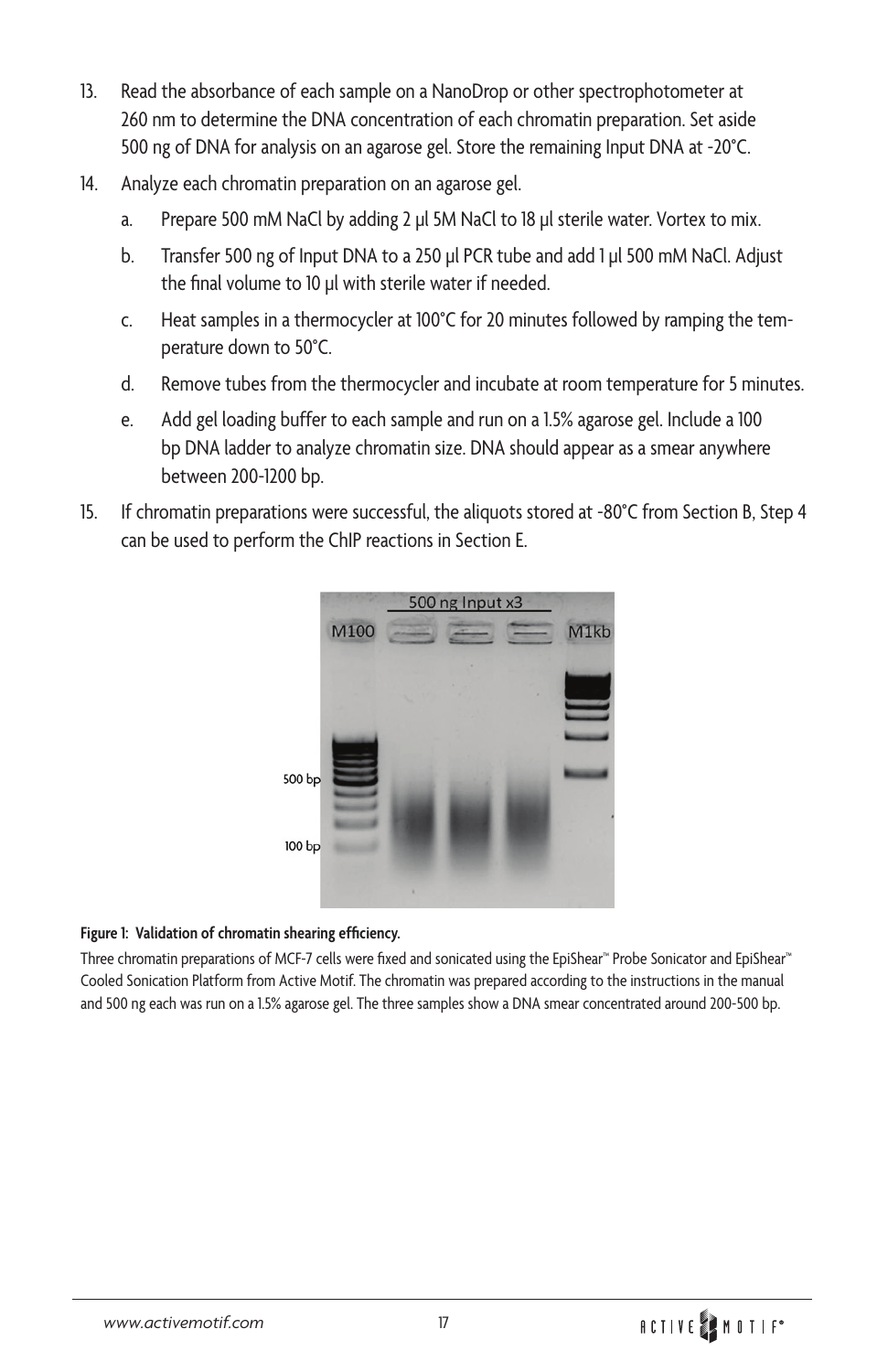### **Section C: Cell Fixation Starting with Fresh or Frozen Tissue**

This protocol describes cell fixation and chromatin preparation from 100-400 mg fresh or frozen animal tissue. If performing chromatin preparation on multiple tissue samples, we recommend completing Steps 1-7 for each sample before processing the next sample.

- 1. For tissue fixation, transfer 10 ml Complete Tissue Fixation Solution (see Buffer Preparation on page 9) to a 60 mm petri dish. Place the dish on ice.
- 2. Add 100-400 mg fresh or frozen tissue sample to the petri dish and ensure that the sample is fully immersed. Cut the tissue sample into small pieces (approximately 1 mm cubes) using a razor blade.
- 3. Transfer the sample plus the Complete Tissue Fixation Solution to a 15 ml conical tube and rotate at room temperature for 15 minutes.
- 4. Stop the fixation reaction by adding 515 µl Stop Solution to the conical tube and rotate at room temperature for 5 minutes.
- 5. Place the conical tube on ice and homogenize the contents with a hand-held tissue homogenizer set at 30,000 rpm for 45 seconds.
- 6. Pellet the cells from step 5 by centrifugation for 3 minutes at 1,250 x g at 4°C.
- 7. Remove the supernatant and discard. Resuspend the pellet in 10 ml ice-cold PBS Wash Buffer by pipetting up and down. Keep samples ice-cold for the remainder of the procedure.
- 8. Centrifuge for 3 minutes at 1,250 x g at 4°C. Remove the supernatant and discard. Wash the pellet(s) a second time in 10 ml ice-cold PBS Wash Buffer by pipetting up and down. Centrifuge for 3 minutes at 1,250 x g at 4°C. Remove the supernatant and discard. (Cell pellets may be stored at -80°C at this stage).
- 9. Resuspend each pellet in 5 ml Chromatin Prep Buffer supplemented with 5 µl PIC and 5 µl 100 mM PMSF.
- 10. Incubate on ice for 10 minutes.
- 11. Transfer the resuspended pellet(s) individually to a chilled dounce homogenizer on ice. Use the tight fitting pestle (Type A) to homogenize the sample for 30 strokes. Once finished, transfer the contents to a new 15 ml conical tube.
- 12. Centrifuge for 3 minutes at 1,250 x g at 4°C.
- 13. Remove the supernatant and discard. Resuspend each pellet in 500 µl 1 ml ChIP Buffer supplemented with PIC and 100 mM PMSF. (For 500 µl add 5 µl PIC and 5 µl PMSF. For 1 ml add 10 µl PIC and 10 µl PMSF.) Transfer the contents to a new 2 ml microcentrifuge tube.
- 14. Incubate on ice for 10 minutes. Proceed to Section D: Chromatin Sonication of Tissue.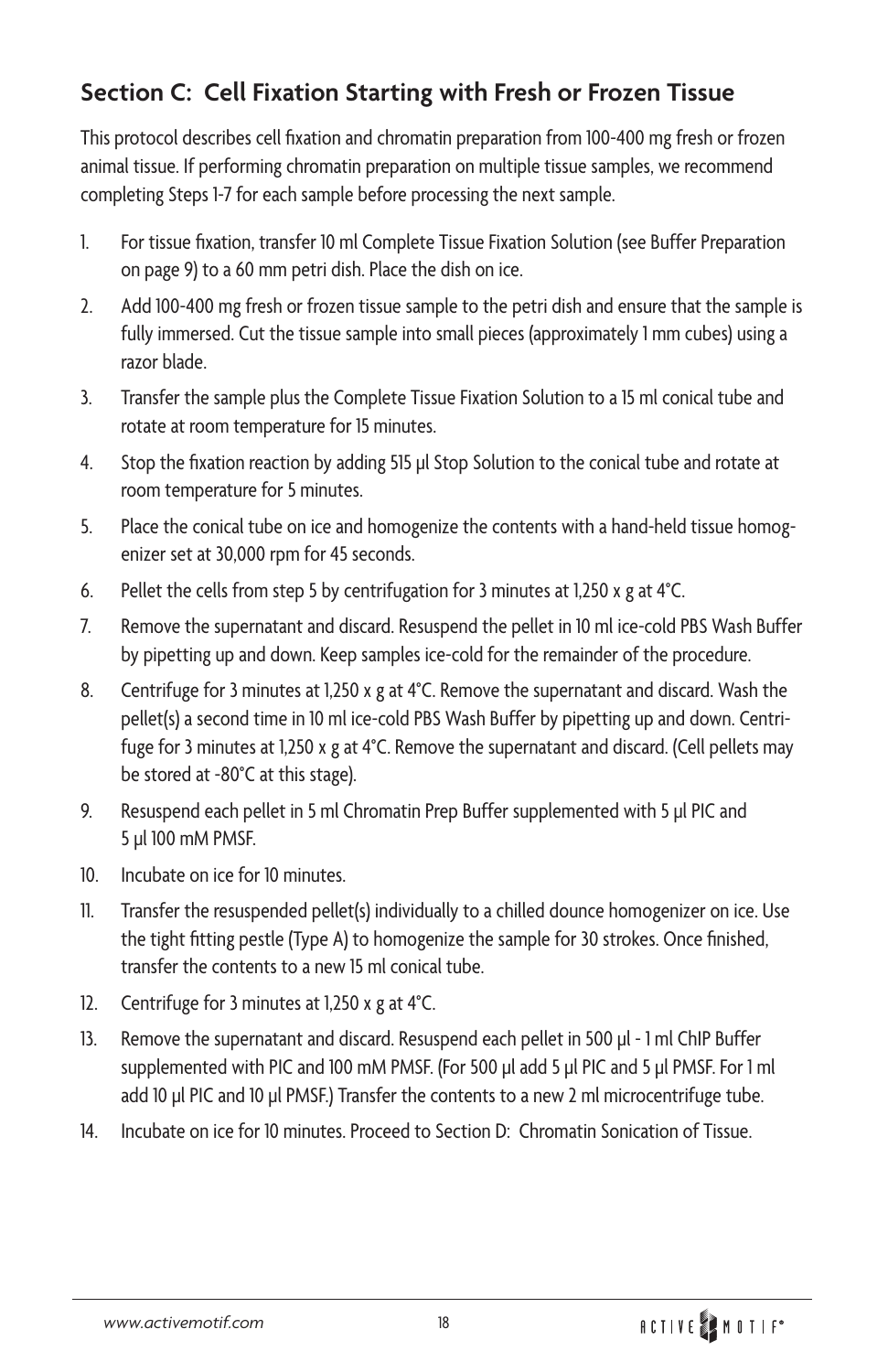### **Section D. Chromatin Sonication of Tissue**

The section below describes the fragmentation of chromatin using sonication. Due to the increased concentration of protein and cellular debris present in animal tissue, we recommend following this protocol for the preparation of chromatin and input DNA from tissue. Sonication results may vary depending on tissue type and sonication device being used. This protocol has been validated using Active Motifs EpiShear™ Probe Sonicator in combination with the EpiShear™ Cooled Sonication Platform to maintain probe height and temperature consistency between samples. We do not recommend sonication of samples containing less than 50 mg tissue and/or 350 µl volume.

- 1. Place the 2 ml microcentrifuge tube containing the chromatin into the tube cooler or packed ice. Open cap and submerge the microtip into the liquid until the microtip is approximately 5 mm from the bottom of the tube. Sonicate according to optimized settings for the tissue type being used. A recommended starting range for tissue samples is: 25% amplitude, pulse for 30 seconds on and 30 seconds off for a total sonication "on" time of 10 minutes (which is equivalent to 20 minutes elapsed time).
- 2. Spin tubes at 4°C in a microcentrifuge at maximum speed for 2 minutes to pellet the cellular debris.
- 3. Transfer 25 µl of each chromatin preparation into a 250 µl PCR tube for analysis of shearing efficiency and chromatin quantification. This sample will be used to generate the Input DNA.
- 4. Aliquot the remainder of each chromatin preparation into 1.5 ml microcentrifuge tubes. We recommend making aliquots of 150 µl volume and storing at -80°C.
	- **Note:** The size of the chromatin sonication should be verified before proceeding to the immunoprecipitation step.

#### *Input Preparation*

- 5. To each 25 µl chromatin preparation from Section D, Step 3 above, add 175 µl TE pH 8.0 and 2 µl RNAse A. Cap the PCR tubes and vortex to mix.
- 6. Incubate in a thermocycler at 37°C for 1 hour.
- 7. Add 5 µl Proteinase K to each tube, vortex and incubate in a thermocycler at 37°C for 3 hours.
- 8. Add 10 µl 5 M NaCl, vortex and incubate at 65°C for 6-16 hours to reverse cross-links.
- 9. Remove tubes from the thermocycler and add 250 µl phenol and 125 µl chloroform:isoamyl alcohol (24:1). Vortex vigorously and spin tubes in a room temperature microcentrifuge at maximum speed for 2 minutes.
- 10. Transfer each upper aqueous layer to a new 1.5 ml microcentrifuge tube and add 250 µl chloroform:isoamyl alcohol (24:1). Vortex vigorously and spin tubes in a room temperature microcentrifuge at maximum speed for 2 minutes.
- 11. Transfer the upper aqueous layer to a new 1.5 ml microcentrifuge tube. Add 83 µl Precipitation Buffer, 2 µl Carrier and 900 µl absolute ethanol. Vortex to mix and chill at -80°C for 30 minutes to overnight.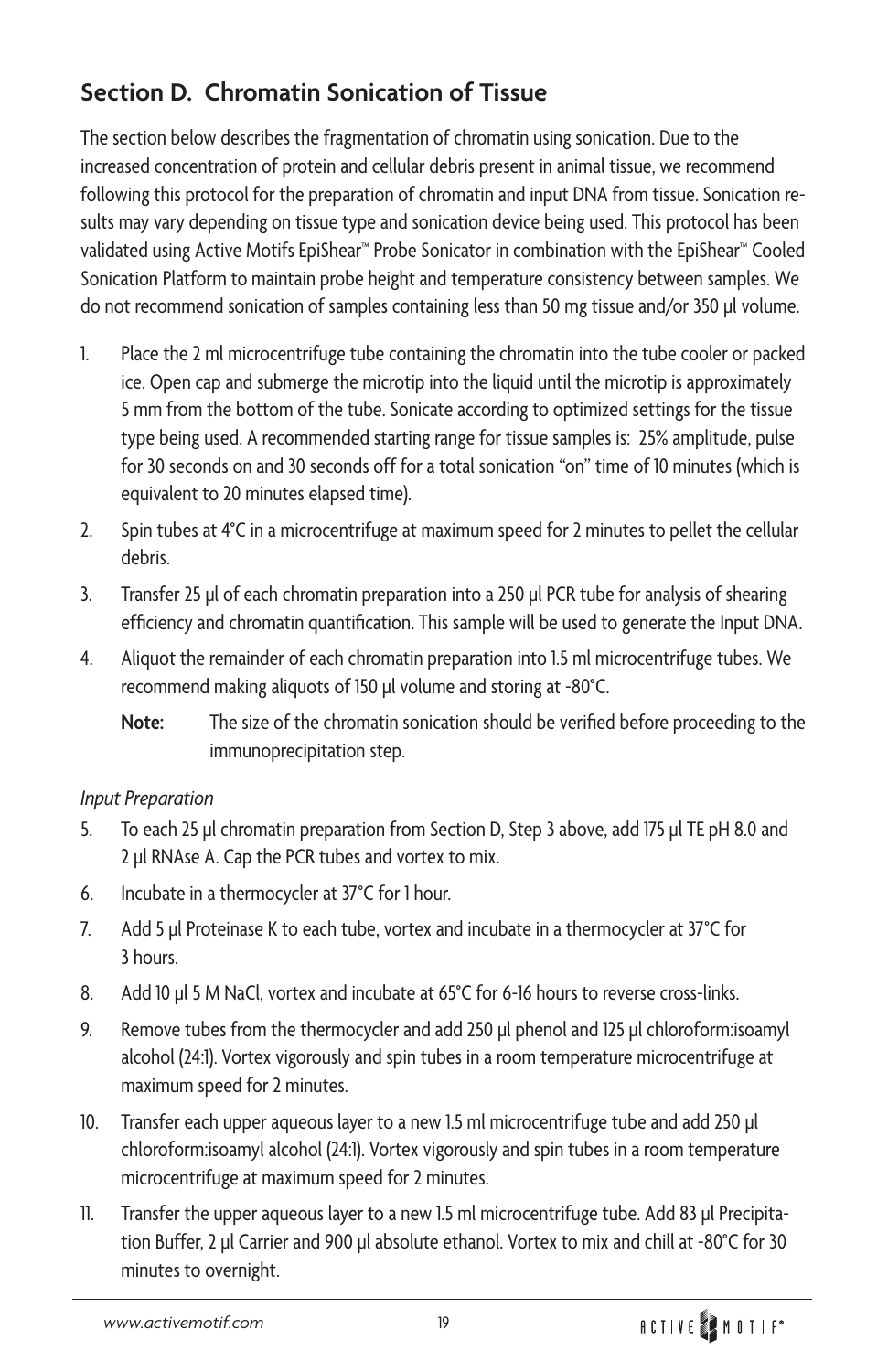- 12. Spin at 4°C in a microcentrifuge at maximum speed for 15 minutes.
- 13. Carefully remove the supernatant taking care not to disturb the pellet. Wash the pellet with 500 µl 70% ethanol and spin at 4°C in a microcentrifuge at maximum speed for 5 minutes.
- 14. Carefully remove the supernatant taking care not to disturb the pellet. Remove residual ethanol with a pipet tip. Leave the tubes uncapped and air dry for 10-15 minutes.
- 15. When the pellets are dry, add 25 µl DNA Purification Elution Buffer to each tube. Incubate at room temperature for 10 minutes. Then vortex to ensure the pellet is completely resuspended. This solution contains your Input DNA.
- 16. Read the absorbance of each sample on a NanoDrop or other spectrophotometer at 260 nm to determine the DNA concentration of each chromatin preparation. Set aside 500 ng of DNA for analysis on an agarose gel. Store the remaining Input DNA at -20°C.
- 17. Analyze each chromatin preparation on an agarose gel.
	- a. Prepare 500 mM NaCl by adding 2 µl 5M NaCl to 18 µl sterile water. Vortex to mix.
	- b. Transfer 500 ng of Input DNA to a 250 µl PCR tube and add 1 µl 500 mM NaCl. Adjust the final volume to between 10 µl with sterile water if needed.
	- c. Heat samples in a thermocycler at 100°C for 20 minutes followed by ramping the temperature down to 50°C.
	- d. Remove tubes from the thermocycler and incubate at room temperature for 5 minutes.
	- e. Add gel loading buffer to each sample and run on a 1.5% agarose gel. Include a 100 bp DNA ladder to analyze chromatin size. DNA should appear as a smear anywhere between 200-1200 bp. (See Figure 1 on page X as an example)
- 18. If chromatin preparations were successful, the aliquots stored at -80°C from Section D, Step 4 can be used to perform the ChIP reactions in Section E.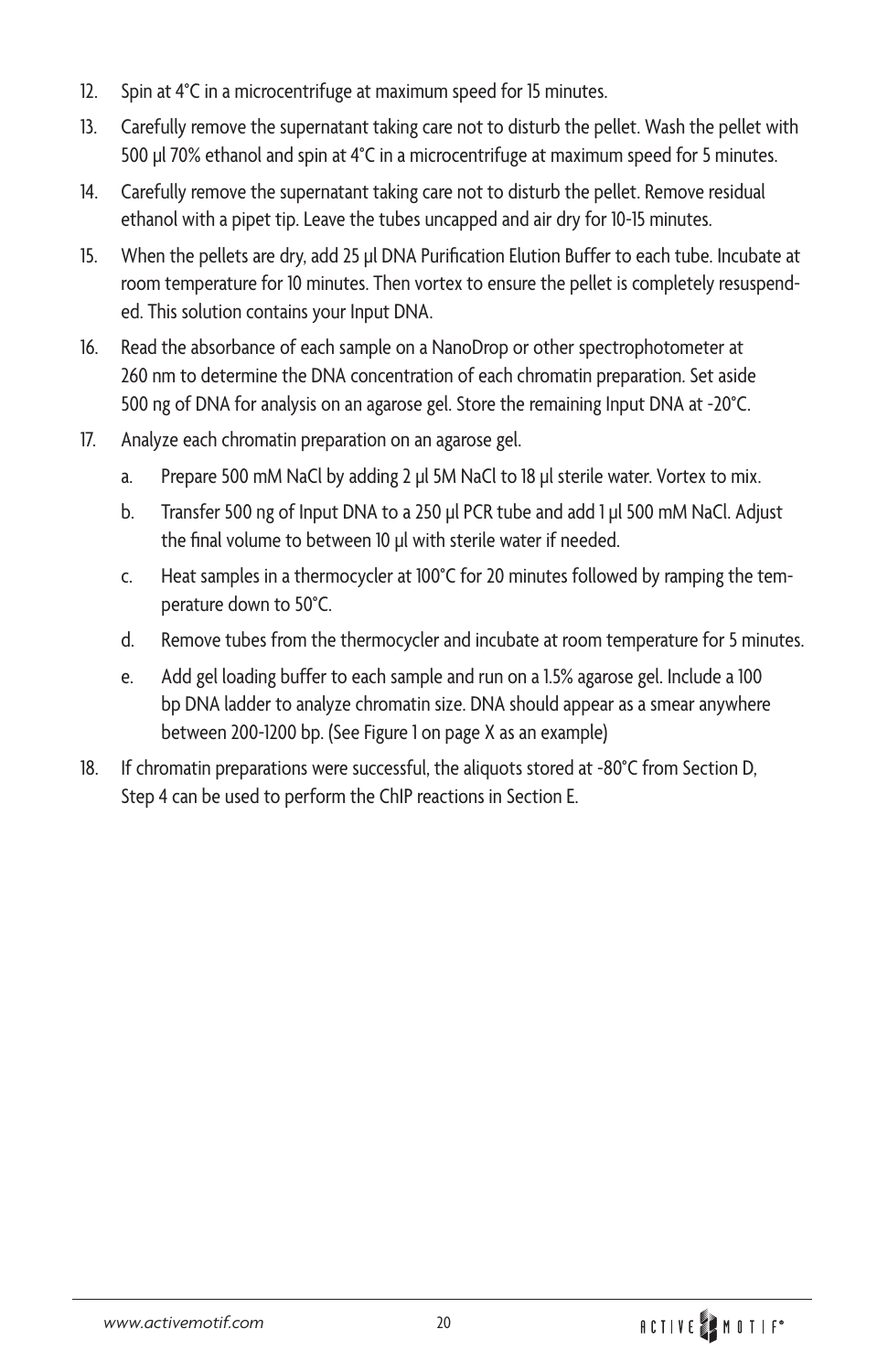### **Section E. Immunoprecipitation**

Successful chromatin immunoprecipitation depends on the quality of the ChIP antibody and the abundance of the target protein. We suggest using 30 µg chromatin (4.5 x 10<sup>6</sup> cell equivalents) per immunoprecipitation reaction to ensure good ChIP DNA recovery and successful library preparations, although 10 µg may be used for highly abundant histone target proteins.

- 1. Thaw sonicated chromatin on ice. Spin chromatin at 4°C in a microcentrifuge at maximum speed for 2 minutes.
- 2. Set up the ChIP reactions by adding the components in the order shown in Table 1 below to 1.5 ml microcentrifuge tubes. Be sure to use the DNA concentration that was determined for your sonicated chromatin sample to calculate the volume to use.
- 3. In a 1.5 ml microcentrifuge tube prepare the antibodies to be used in the ChIP reactions. Use a separate tube for each antibody. To the tube add 5 µl Blocker and 4 µg ChIP antibody. (Antibody volume should not exceed 30 µl per reaction). Incubate Antibody/Blocker mix for 1 minute at room temperature and then add to the ChIP reactions.

### **Table 1**

| Reagent                                  | 1 reaction          |
|------------------------------------------|---------------------|
| Sheared Chromatin (10 - 30 µg)           | Χμl                 |
| ChIP Buffer                              | adjust up to 200 µl |
| Protease Inhibitor Cocktail (PIC)        | 5 <sub>µ</sub>      |
| Antibody/Blocker mix (from Step 3 above) | not to exceed 35 µl |
| Maximum Volume Allowed                   | 240 µl              |

- 4. Cap tubes and incubate on an end-to-end rotator overnight at 4°C.
- 5. The Protein G agarose beads require washing before use. Transfer 30 µl Protein G agarose beads for each IP reaction to a 1.5 ml microcentrifuge tube. Add an equal volume of TE, pH 8.0 and invert to mix. Spin at 1250 x g in a microcentrifuge for 1 minute. Remove the supernatant equivalent to the volume of TE added to the agarose beads.
	- **Note:** Before pipetting the Protein G agarose beads, they should be fully resuspended by inverting the tube. When pipetting the beads, cut 2 mm from the end of a pipet tip to prevent the tip from becoming clogged.
- 6. Wash the beads a second time with the same volume of TE, pH 8.0. Invert to mix. Spin at 1250 x g for 1 minute in a microcentrifuge. Remove the supernatant equivalent to the volume of TE added to the agarose beads. The beads are now ready to use.
- 7. Spin the ChIP reactions at 1250 x g for 1 minute to collect liquid from the inside of the cap.
- 8. Using a cut pipet tip, add 30 µl washed Protein G agarose beads to each immunoprecipitation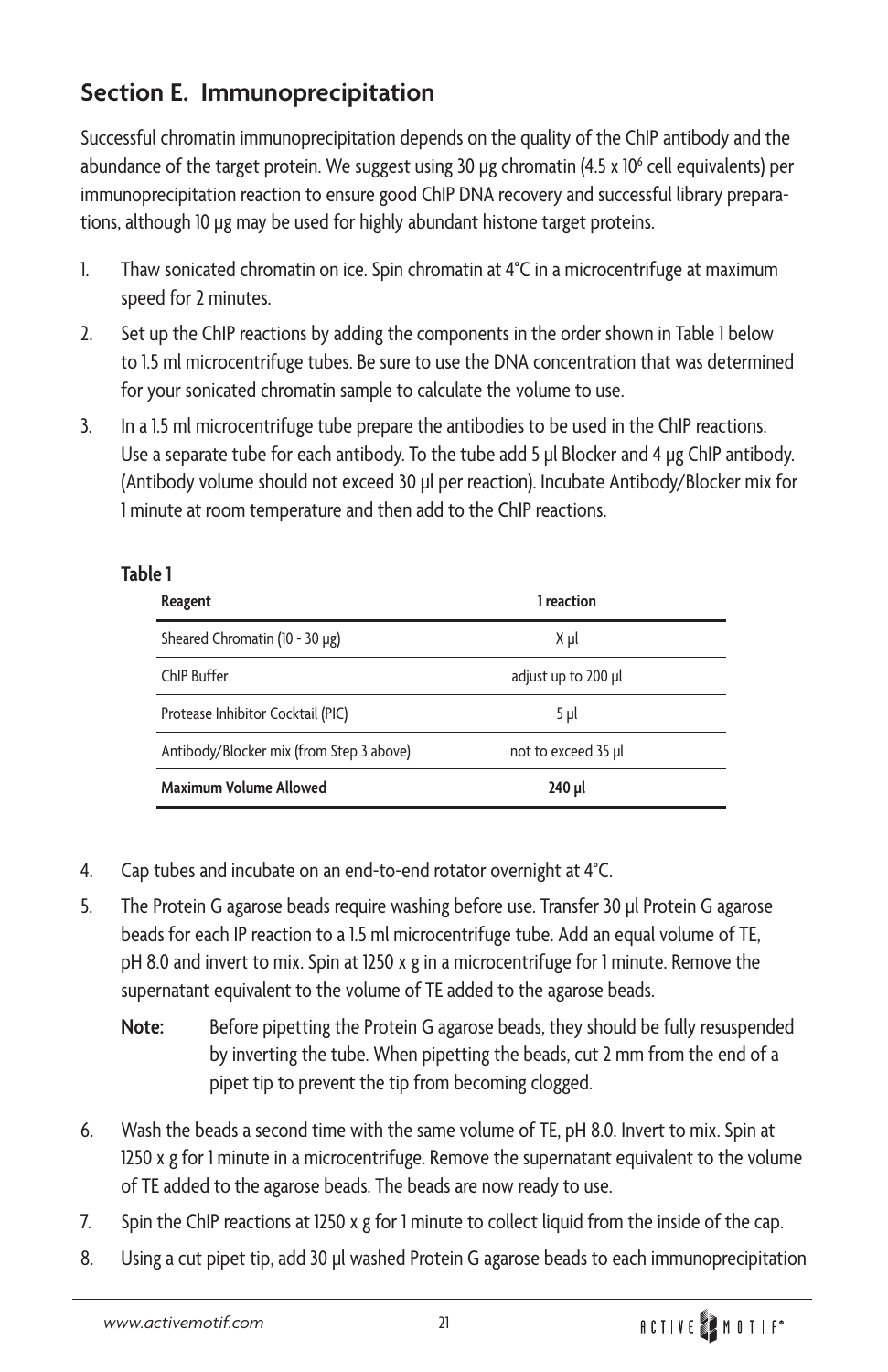reaction. Cap tubes and incubate on an end-to-end rotator at 4°C for 3 hours.

- 9. Label a ChIP Filtration Column for each ChIP reaction. Remove the tab from the bottom of the column and place in an empty 1 ml pipet tip box as a holder (see Figure 2 below).
- 10. Remove ChIP reactions from rotator and spin at 1250 x g for 1 minute to collect liquid from inside of the cap.
- 11. Add 600 µl ChIP Buffer to each ChIP reaction then transfer the entire reaction (including the protein G agarose beads) to its labeled column. Allow flow-through to occur by gravity.
- 12. During the gravity flow, transfer 100 µl per ChIP reaction of Elution Buffer AM4 to a 1.5 ml microcentrifuge tube and allow to pre-warm at 37°C during the wash steps.
- 13. Wash each column with 900 µl Wash Buffer AM1. Let stand for 3 min.
- 14. Repeat Step 13 four more times for a total of five washes.
- 15. Transfer columns to a new 1.5 ml microcentrifuge tube and spin in a room temperature microcentrifuge at 1250 x g for 3 minutes to remove residual Wash Buffer.
- 16. Following the spin, transfer the ChIP Filtration Columns to new 1.5 ml microcentrifuge tubes. Add 50 µl 37°C Elution Buffer AM4 to each column. Incubate at room temperature for 5 minutes. Spin in a room temperature microcentrifuge at 1250 x g for 3 minutes.
- 17. With columns remaining in the same microcentrifuge tube, add another 50 µl 37°C Elution Buffer AM4 to each column. Incubate at room temperature for 5 minutes and spin in a room temperature microcentrifuge at 1250 x g for 3 minutes.
- 18. Discard the ChIP Filtration Columns. The flow-through (~100 µl volume) contains the ChIP DNA. Proceed to Section F: Reversal of Cross-links and DNA Purification.



#### **Figure 2: Using the ChIP Filtration Columns.**

Remove the tab from the bottom of the ChIP Filtration Columns and place columns in an empty 1 ml pipet tip box to perform the wash steps.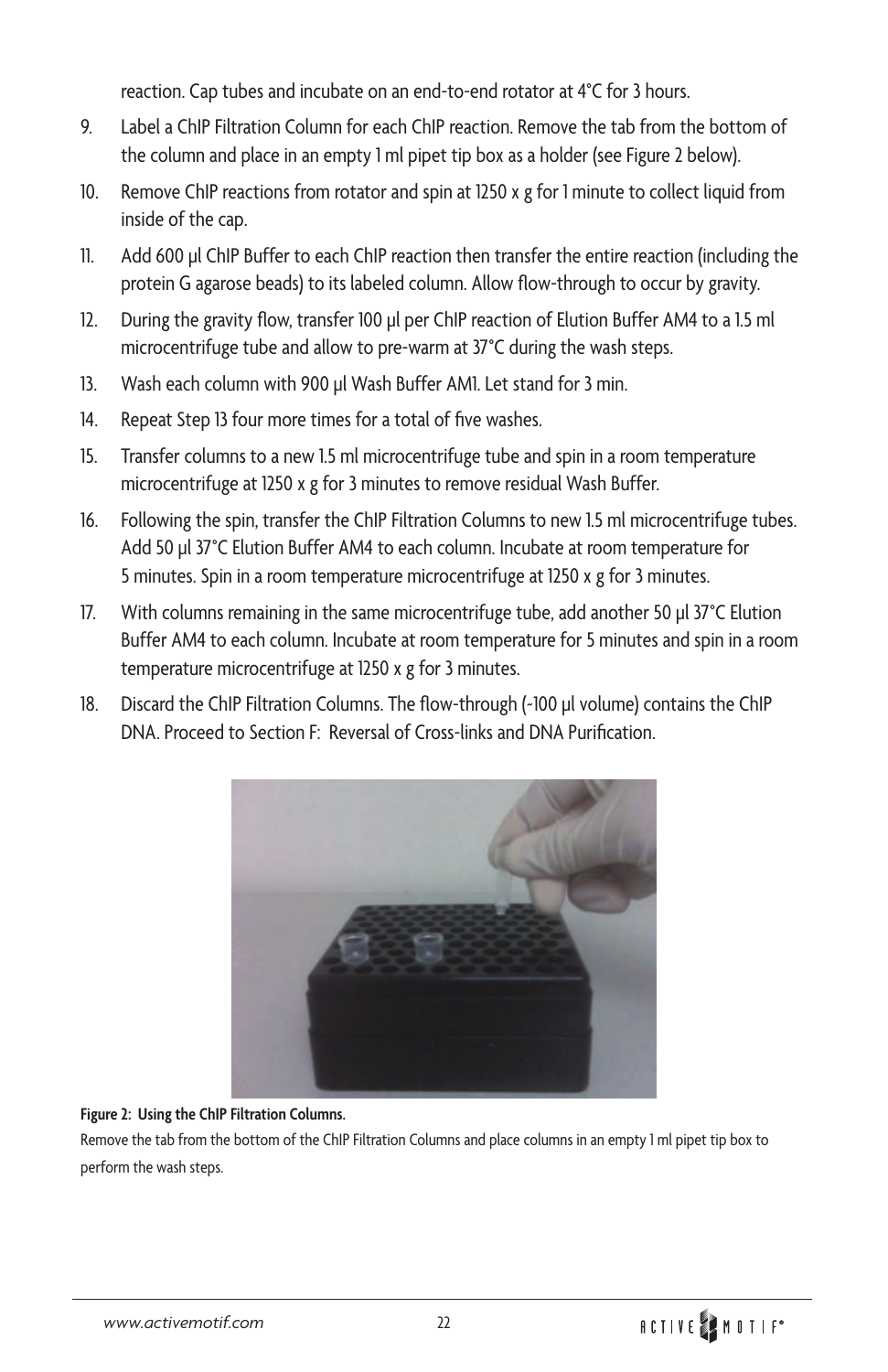### **Section F. Reversal of Cross-links and DNA Purification**

- 1. Transfer each eluted ChIP DNA to a 250 µl PCR tube and add 2 µl Proteinase K. Vortex to mix and heat in a thermocycler at 55°C for 30 minutes and then increase the temperature to 80°C for 2 hours.
- 2. Transfer the DNA to a 1.5 ml microcentrifuge tube and add 5 volumes (500 µl) DNA Purification Binding Buffer to each tube and vortex to mix. Adjust the pH with 5 µl 3M Sodium Acetate. The sample should be bright yellow in color to indicate a proper pH. If your sample is not bright yellow, please refer to the Troubleshooting guide in the Appendix on page 31 for details to adjust pH prior to loading the sample into the purification column.
- 3. For each sample, place a DNA purification column (AM #103928) in the collection tube and add each pH adjusted sample to its own column. Close the cap on each column, place them with the collection tubes in a microcentrifuge and spin them at 14,000 rpm for 1 minute.
- 4. Remove the column from the collection tube, then remove and discard the flow through from the collection tube. Return the column to the collection tube.
- 5. Prepare DNA Purification Wash Buffer (AM #103497) before the first use. Follow the instruction on page 10 for the addition of ethanol prior to using the solution. Add 750 µl DNA Purification Wash Buffer to each column and cap the column.
- 6. Spin at 14,000 rpm for 1 minute in a microcentrifuge.
- 7. Remove the column from the collection tube, then remove and discard the flow through from the collection tube. Return the column to the collection tube.
- 8. With the column cap open, spin at 14,000 rpm for 2 minutes in a microcentrifuge to remove any residual Wash Buffer from the column.
- 9. Transfer the column to a clean microcentrifuge tube. Pre-warm the required elution buffer volume at 37°C for 5 minutes prior to use.
- 10. Add 36 µl of 37°C DNA Purification Elution Buffer (AM #103498) to the center of the column matrix and incubate for 1 minute at room temperature. Spin at 14,000 rpm for 1 minute in a microcentrifuge.
- 11. Discard column. Purified DNA may be stored at -20°C for future use.

### **Optional: Validation of ChIP-enriched DNA**

The quality of the ChIP-enriched DNA can be evaluated using Active Motif's ChIP-IT™ qPCR Analysis Kit (Catalog No. 53029). Gene-specific positive and negative control primer sets should be included in the analysis to determine the fold enrichment. Dilute 6 µl ChIP DNA in 94 µl DNA Purification Elution Buffer and use 5 µl per qPCR reaction according the instructions provided in the ChIP-IT qPCR Analysis Kit.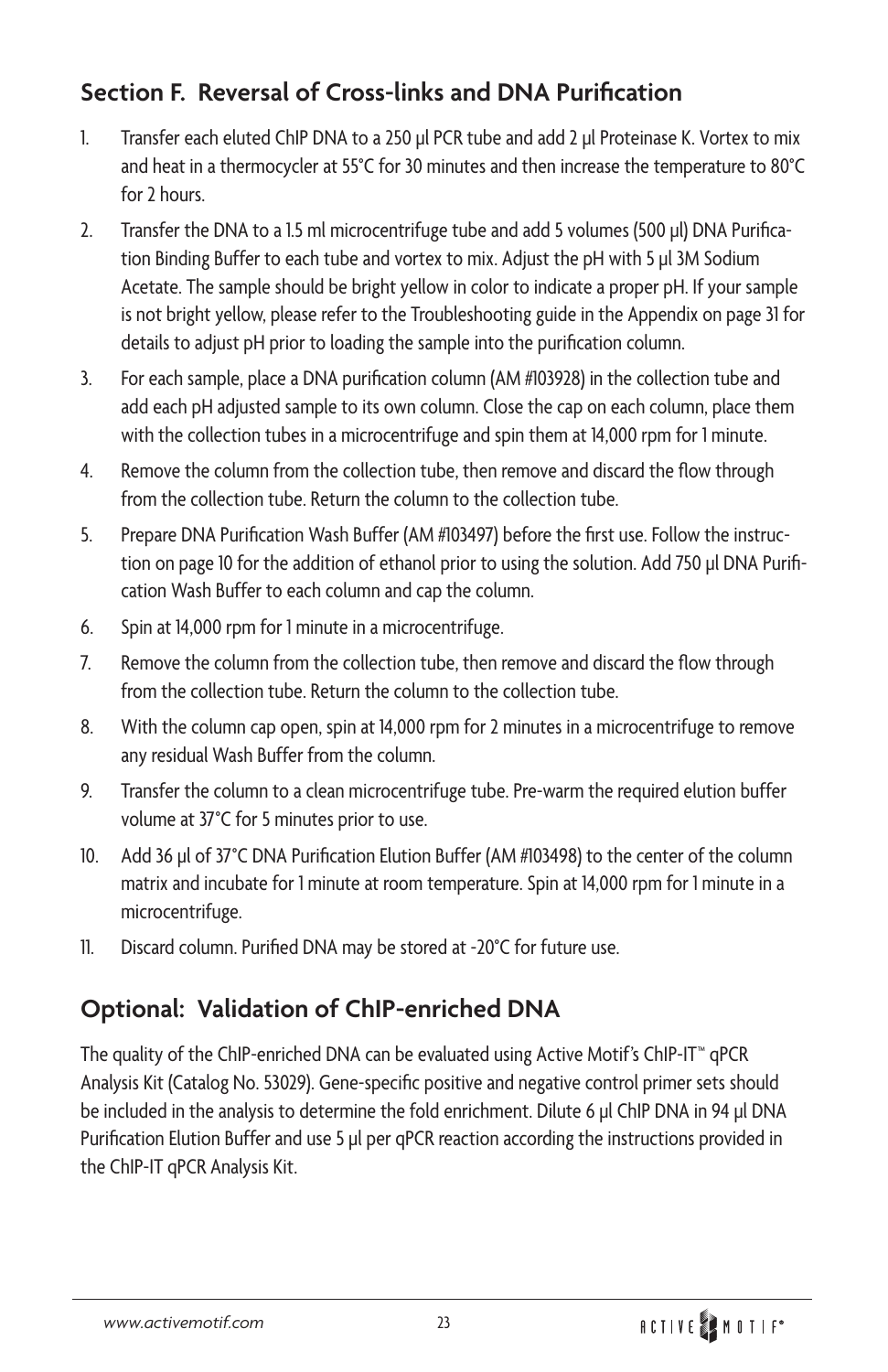# **Module 2 – Sequencing Library Preparation**

This module is designed to add methylated adapters to the ends of the ChIP-enriched DNA to prepare a sequencing library. These adapters contain methylated cytosine residues throughout the adapter sequence. This prevents conversion of the cytosines during the subsequent bisulfite conversion treatment in Module 3, thereby preserving the original adapter sequence for library amplification. Please refer to pages 9 of the manual for the kit components and additional materials required to complete the sequencing library preparation.

### **Reagent Information**

Quick spin the vials before opening.

Enzymes used for library construction are temperature sensitive and should be kept on ice during the entire process and returned to -20°C storage as quickly as possible.

### **Section G: Perform End Repair**

This process is to convert the overhangs into phosphorylated blunt ends.

- 1. Prepare a fresh 1:5 dilution of the DNA Polymerase I Klenow just before use. Add 0.5 µl DNA Polymerase I Klenow (5 U/µl) to 2 µl sterile dH<sub>2</sub>O. Pipet up and down to mix. Discard any unused enzyme dilution.
- 2. Using 200 µl PCR tubes, prepare end repair reactions on the purified ChIP DNA.

| <b>Reagents</b>                                        | One rxn     |
|--------------------------------------------------------|-------------|
| ChIP enriched DNA (from Section F)                     | 30 µl       |
| dH,O                                                   | Up to 40 µl |
| 10X T4 DNA Ligase Buffer                               | 5 µl        |
| dNTP Mix, 10 mM each                                   | $2 \mu l$   |
| T4 DNA Polymerase (3 U/µl)                             | 1 µl        |
| Diluted DNA Polymerase I Klenow (5 U/µl) from Step K.1 | 1 µl        |
| T4 Polynucleotide Kinase (10 U/µl)                     | 1 µl        |
| <b>Total Volume</b>                                    | 50 µl       |

- 3. Incubate the reactions in a thermal cycler for 30 minutes at 20°C.
- 4. Purify the reactions using QIAquick PCR Purification Kit (QIAGEN Cat. No. 28104) following the suppliers protocol. Elute the DNA using 36 µl Buffer EB.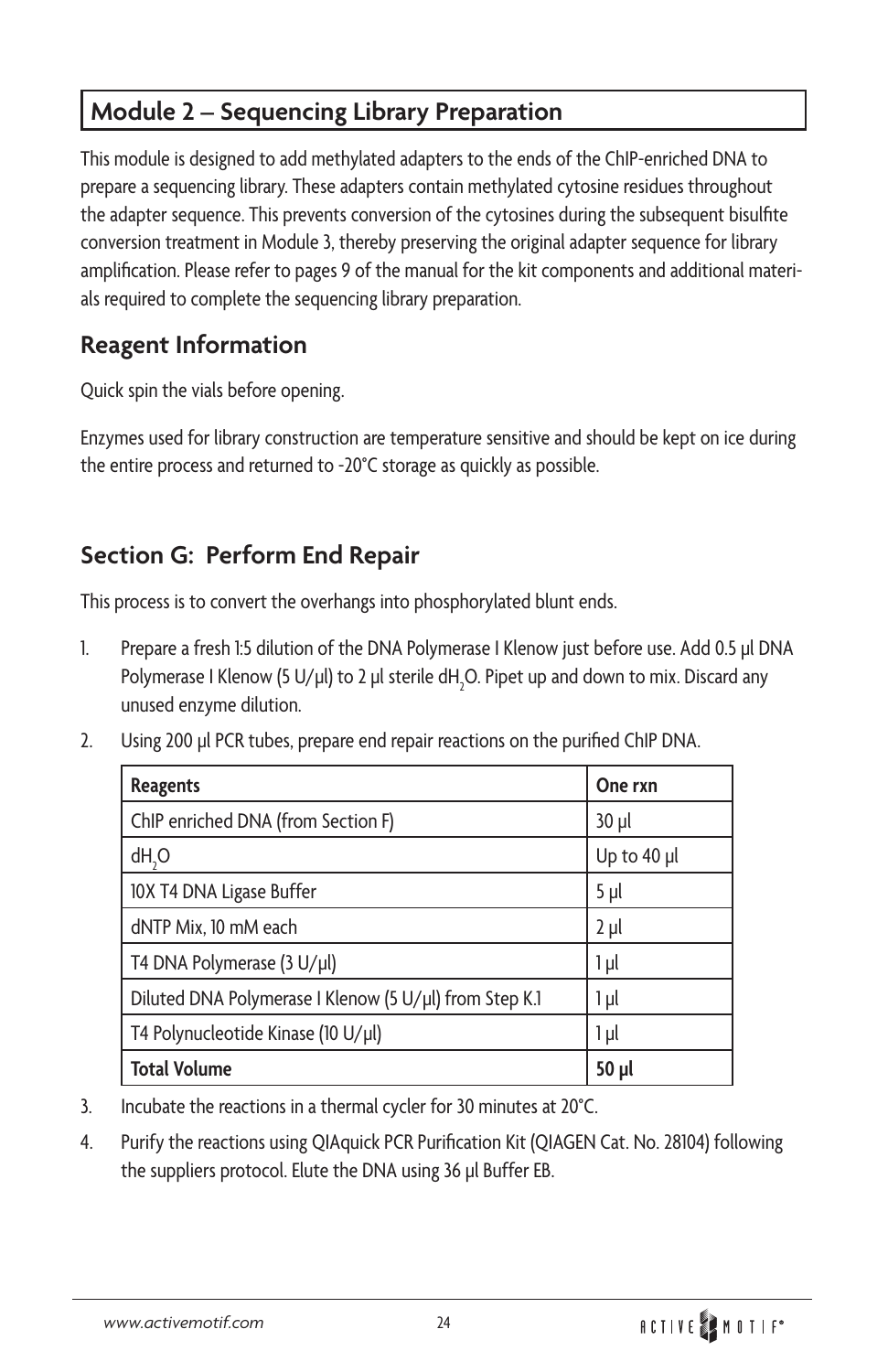### **Section H: Add 'A' Overhang to 3´ Ends of DNA Fragments**

This step is designed to add an 'A' base to the 3<sup>o</sup> end of the blunt phosphorylated DNA fragments to prepare the DNA fragments for ligation to methylated adapters.

1. Prepare reactions to add an 'A' overhang to the 3<sup>o</sup> ends of the DNA fragments.

| <b>Reagents</b>                         | One rxn         |
|-----------------------------------------|-----------------|
| DNA from Step G.4                       | 34 µl           |
| 10X Reaction Buffer AM3                 | 5 <sub>µ</sub>  |
| 1 mM dATP                               | 10 <sub>µ</sub> |
| Klenow Fragment (3 '-5 ' exo-) (5 U/µl) | 1 µl            |
| <b>Total Volume</b>                     | $50$ $\mu$      |

- 2. Incubate the reactions in a thermal cycler for 30 minutes at 37°C.
- 3. Purify the reactions using the MinElute PCR Purification Kit (QIAGEN Cat. No. 28004) following the suppliers protocol. Elute the DNA using 11 µl Buffer EB. Perform a second elution using 11 µl Buffer EB for a total elution volume of 23 µl.

### **Section I: Ligate Methylated Adapters to DNA Fragments**

This protocol is for ligation of methylated adapters to the ends of the DNA fragments.

- 1. Methylated adapters are provided ready for use. These adapters are compatible with Illumina sequencing platforms. Please see Appendix Section O for adapter sequence information.
- 2. Set up adapter ligation reactions as follows:

| <b>Reagents</b>             | One rxn    |
|-----------------------------|------------|
| DNA from Step H.3           | $21$ µ     |
| 2X Quick Ligation Buffer    | $25$ µl    |
| 5 µM Methylated Adapter Mix | $3$ $\mu$  |
| T4 DNA Ligase (2,000 U/µl)  | $1\mu$     |
| <b>Total Volume</b>         | $50$ $\mu$ |

- 3. Incubate for 20 minutes at room temperature (approximately 24°C).
- 4. Purify the reactions using MinElute PCR Purification Kit (QIAGEN Cat. No. 28004) according to the suppliers protocol. Elute the DNA using 11 µl Buffer EB.
- 5. Proceed to Module 3 to perform the bisulfite conversion reaction.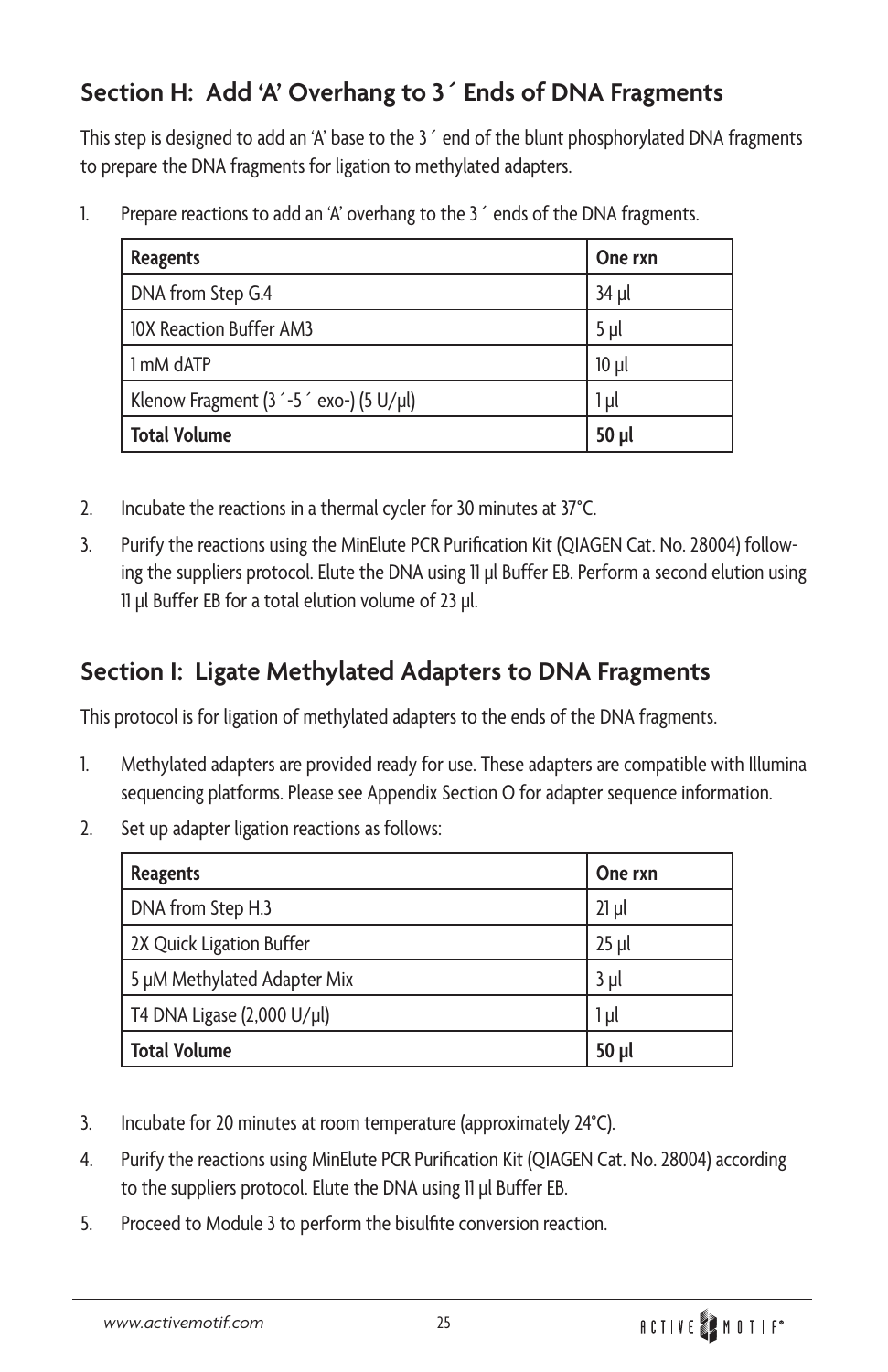### **Module 3 – Bisulfite Conversion**

In this module, the adapter-ligated ChIP-enriched DNA will undergo bisulfite conversion to determine the methylation status of the enriched DNA at single-base-pair resolution. Please refer to pages 10 of the manual for the kit components and additional materials required to complete the bisulfite conversion. This protocol calls for the use of Glycogen as a carrier, this component was shipped with the -20°C storage items in Module 2.

### **Reagent Information**

#### **Preparation of Conversion Buffer**

Two tubes of Conversion Reagent are provided in the Bisulfite Conversion Kit. Each vial is sufficient for performing 10 bisulfite conversions. Prepare the Conversion Buffer by resuspending one of the Conversion Reagent tubes with 875  $\mu$ l dH $_{2}$ O, and 350  $\mu$ l Buffer A. Mix at room temperature for 10 minutes with intermittent vortexing.

**NOTE:** This is a saturated solution and it is normal for the Conversion Reagent to not dissolve completely. The Conversion Buffer is stable for one week at -20°C. Conversion Reagent is sensitive to air and moisture. Keep cap on tight and re-cap immediately after use.

#### **Preparation of Hydroquinone**

Hydroquinone is an alkalizing agent and prevents DNA from strand breakage because of depurination. Each tube provided can be used for 10 conversion reactions. Resuspend one tube with 100  $\mu$ l dH $_{2}$ O. Keep mixture in dark and discard after use.

#### **Buffer B**

Prepare a 3-fold dilution of Buffer B by adding 10  $\mu$ l Buffer B to 20  $\mu$ l dH $_{2}$ O. Store at RT.

#### **Preparation of Desulfonation Buffer**

For each reaction, combine 22  $\mu$ l Buffer B with 88  $\mu$ l dH $_{2}$ O and 110  $\mu$ l 100% isopropanol. If this reagent will not be used immediately, it can be stored for up to one week at -20°C.

#### **DNA Binding Buffer / DNA Wash Buffer / DNA Elution Buffer**

Are supplied ready to use.

#### **Glycogen (20 mg/ml)**

This item was shipped with the Module 2 components and should be stored at -20°C. Prepare a l mg/ml working solution of glycogen by adding 2 µl Glycogen stock to 38 µl dH<sub>2</sub>O. The diluted stock may be stored at -20°C for future use.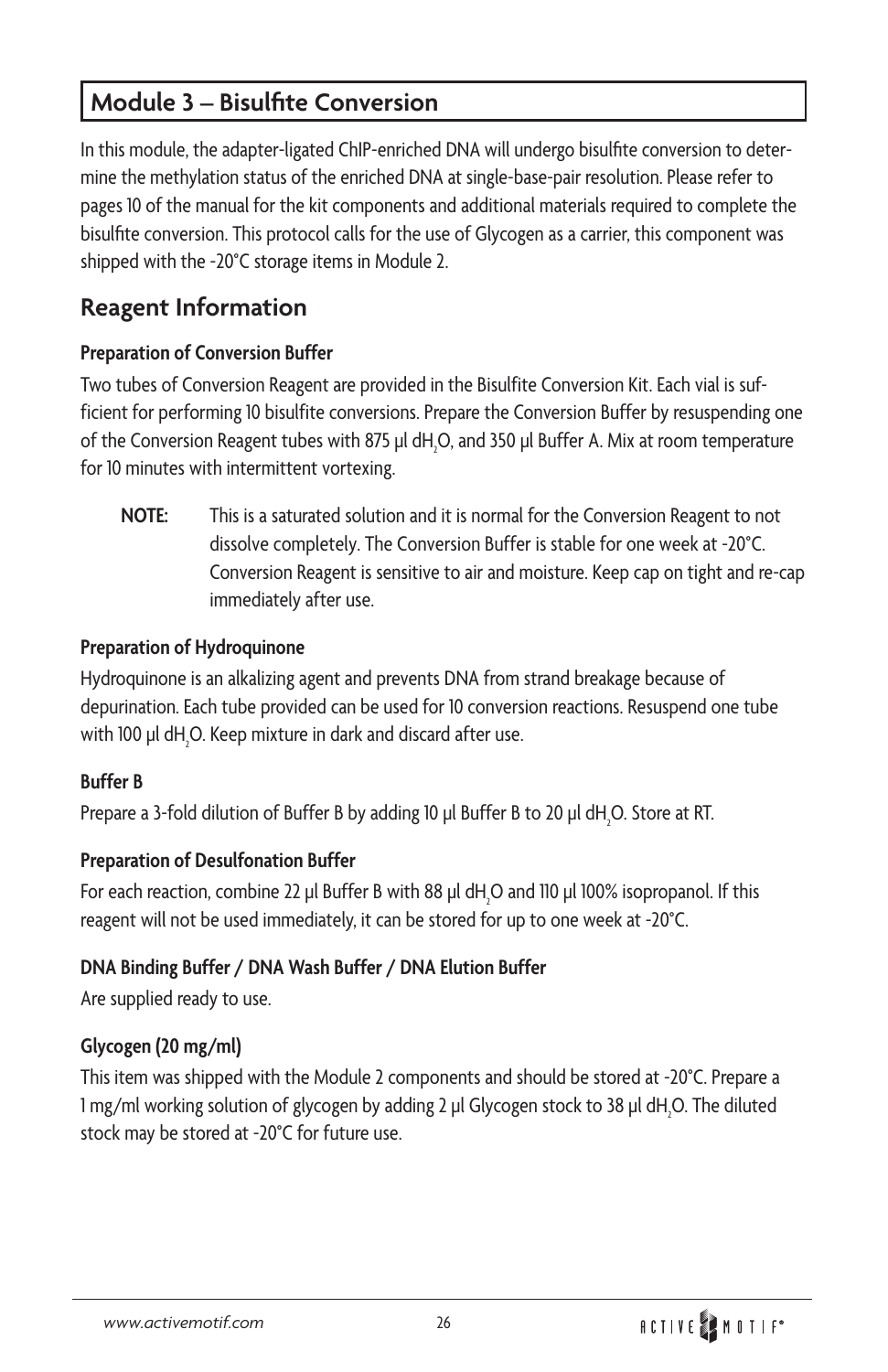### **Section J: Conversion Reaction**

- 1. Prepare Conversion Buffer and Hydroquinone as described in the Buffer Preparation Section on page 26.
- 2. Set up a conversion reaction for each sample by adding the reagents in the order listed below into PCR tubes. Mix well by pipetting. If using less than 10 µl of DNA, adjust the volume with water to a final volume of 13 µl.

| Reagent             | Quantity       |  |
|---------------------|----------------|--|
| DNA from Step I.6   | $10 \mu$       |  |
| Diluted Buffer B    | 3 <sub>µ</sub> |  |
| <b>Total Volume</b> | 13 µl          |  |

- 3. Place tubes in the thermocycler and incubate at 90°C for 2 minutes. Transfer samples immediately to ice.
- 4. Add Hydroquinone and Conversion Buffer to the PCR tubes while still on ice to a final volume of 140 µl. Keep hydroquinone away from light.

| Reagent                  | Quantity    |
|--------------------------|-------------|
| Denatured DNA            | $13$ $\mu$  |
| Hydroquinone             | 7 µl        |
| <b>Conversion Buffer</b> | $120$ $\mu$ |
| <b>Total Volume</b>      | 140 µl      |

5. Place tubes in the thermocycler and set the following program. To prevent evaporation of samples, use the heated lid or overlay reactions with mineral oil.

> 94°C for 3 minutes 50°C for 5 hours Hold at 4°C

6. Remove tubes and continue with Step K below. The protocol can also be stopped here and DNA samples can be kept at 4°C in the dark for up to 5 days.

### **Section K: On-column Desulfonation and DNA Purification**

- 1. Prepare Desulfonation Buffer as described in the Buffer Preparation section on page 26.
- 2. For each conversion reaction, aliquot 500 µl DNA Binding Buffer into a 1.5 ml microcentrifuge tube. Add the entire conversion reaction mixture to the DNA Binding Buffer in the tube. Add 1 µl Glycogen (1 mg/ml) to each tube and vortex to mix.
- 3. Place the desired number of DNA purification columns into collection tubes.
- 4. Pipet each DNA Binding Buffer/conversion reaction mixture into one of the DNA Purification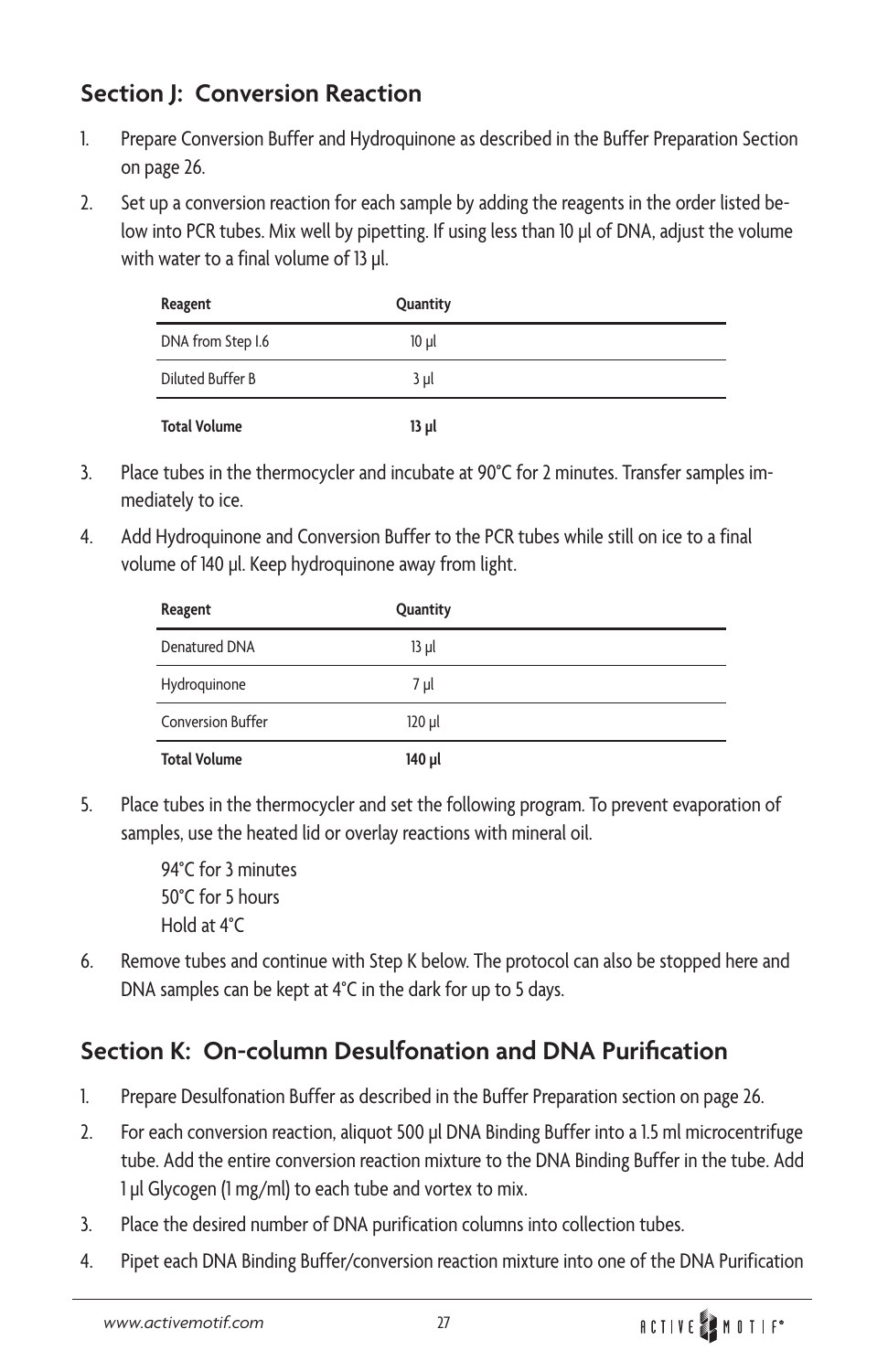columns and spin at 10,000 rpm for 30 seconds in a microcentrifuge. Empty the collection tube and place the column back on the collection tube.

- 5. Add 200 µl DNA Wash Buffer to each column and spin at 10,000 rpm for 30 seconds in a microcentrifuge.
- 6. Add 200 µl Desulfonation Buffer to each column and incubate 20 minutes at room temperature. Spin at 10,000 rpm for 30 seconds in a microcentrifuge. Empty the collection tube and place the column back on the collection tube.
- 7. Add 200 µl DNA Wash Buffer to each column and spin at 10,000 rpm for 30 seconds in a microcentrifuge. Empty the collection tube and place the column back on the collection tube.
- 8. To remove any residual wash buffer, spin at 10,000 rpm for 30 seconds in a microcentrifuge. Remove the column and place in a new 1.5 ml microcentrifuge tube.
- 9. Add 24 µl DNA Elution Buffer directly to the filter of the column.
- 10. Incubate 3 minutes at room temperature. Spin at 10,000 rpm for 30 seconds in a microcentrifuge. The eluate will contain the converted DNA.
- 11. The eluted DNA is now ready for PCR amplification.

# **Section L: Enrich the Adapter-Modified DNA Fragments by PCR**

This step is designed to PCR amplify the bisulfite converted DNA. We recommend using a DNA polymerase that is designed to amplify bisulfite converted DNA (*e.g*. KAPA HiFi HotStart Uracil+ Ready Mix, KAPA Biosystems Catalog No. KK2801). PCR primers should be compatible with Illumina sequencing platforms. Primers for single, paired-end or multiplex sequencing may be used. For information on primer sequences, please refer to Appendix Section O.

1. Using a 200 µl PCR tube, prepare the following reactions. Add components in the order listed in the table below.

| <b>Reagents</b>              | One rxn    |
|------------------------------|------------|
| Adapter Ligated DNA          | $23$ ul    |
| PCR primer mix (10 µM each)  | 2 µl       |
| 2X High Fidelity Uracil+ Mix | 25 ul      |
| <b>Total Volume</b>          | $50$ $\mu$ |

2. Amplify the reactions in a thermal cycler according to the recommendations for the DNA polymerase being used. For example with the KAPA HiFi HotStart Uracil+:

> 98°C for 45 seconds (98°C for 15 seconds, 65°C for 30 seconds and 72°C for 30 seconds) for 14 cycles 72°C for 1 minute Hold at 4°C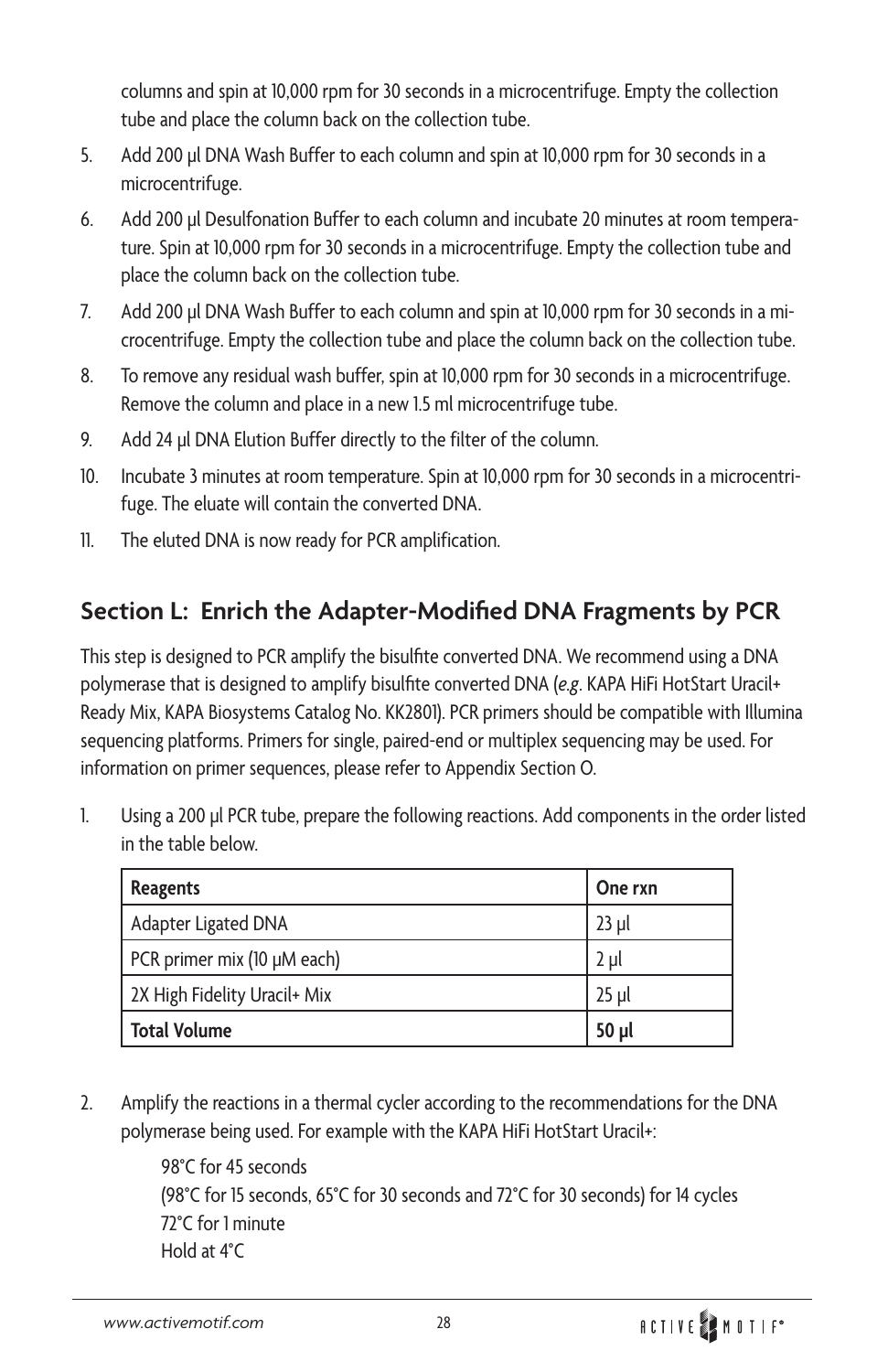### **Section M: Size Select the Library**

This process removes excess adapters and selects a size range of DNA templates.

- 1. Prepare a large comb 1.5.% agarose TAE gel with 400 ng/ml ethidium bromide or equivalent. **Note:** Ethidium bromide is a mutagen. Use appropriate precaution when handling.
- 2. Add 2.5 µl loading buffer to each reaction.
- 3. Run the entire adapter ligated DNA from Step L.2 and 500 ng of 100 bp DNA ladder on a 1.5% agarose gel for size selection of the DNA library. To avoid potential cross contamination of adjacent wells, leave at least one empty lane between DNA ladder, sample and Input wells.
- 4. Run the gel at 120V until the tracking dye is 2/3 down the length of the gel.
- 5. Visualize the DNA using a Dark Reader transilluminator to avoid exposure to UV light. If using a UV light, work quickly when excising the band to minimize direct exposure to UV. Prolonged exposure to UV light can damage DNA.
- 6. Using a clean razor blade, excise a gel slice in the 200-300 bp range. We recommend to photograph the gel before and after the band is excised.
- 7. Use a QIAquick Gel Extraction Kit (QIAGEN Cat. No. 28704) to purify the DNA from the agarose. Make the following protocol modifications to the QIAquick Gel Extraction Kit protocol:
	- a. QIAquick columns can handle a maximum of 400 mg agarose. If using a larger quantity of agarose, you will need to split your sample across multiple columns.
	- b. Incubate the gel slice in 3 volumes Buffer QG at **37°C for 30 minutes** instead of the suggested 50°C for 10 minutes. Buffer volumes and incubation times are dependent upon the thickness of the gel and may need to be adjusted based on your sample. If necessary, add additional Buffer QG and increase the duration of the 37°C incubation.
	- c. Add the recommended extra 0.5 ml Buffer QG to the QIAquick column.
	- d. During the wash steps, incubate 2-5 minutes in Buffer PE before centrifugation.
	- e. Elute the DNA in 38 µl Buffer EB.
- 8. Determine the final concentration of the library using Picogreen or equivalent fluorescent quantitation method. Libraries are now ready for sequencing.

# **Section N: Analyzing the Sequencing Results**

Analysis of bisulfite converted DNA can be difficult given the lack of complexity of the DNA bases following conversion. As a result, shorter read length may be more difficult to accurately map. It is advised to generate longer reads and use a software program designed for analysis of genomewide bisulfite converted DNA. Several programs exist for bisulfite-sequencing analysis, such as the freeware program GBSA (see reference http://www.ncbi.nlm.nih.gov/pubmed/23268441), or Bis-SNP (see reference http://epigenome.usc.edu/publicationdata/bissnp2011/).

1. If the CpG dinucleotide was methylated in the original DNA, the sequencing read will show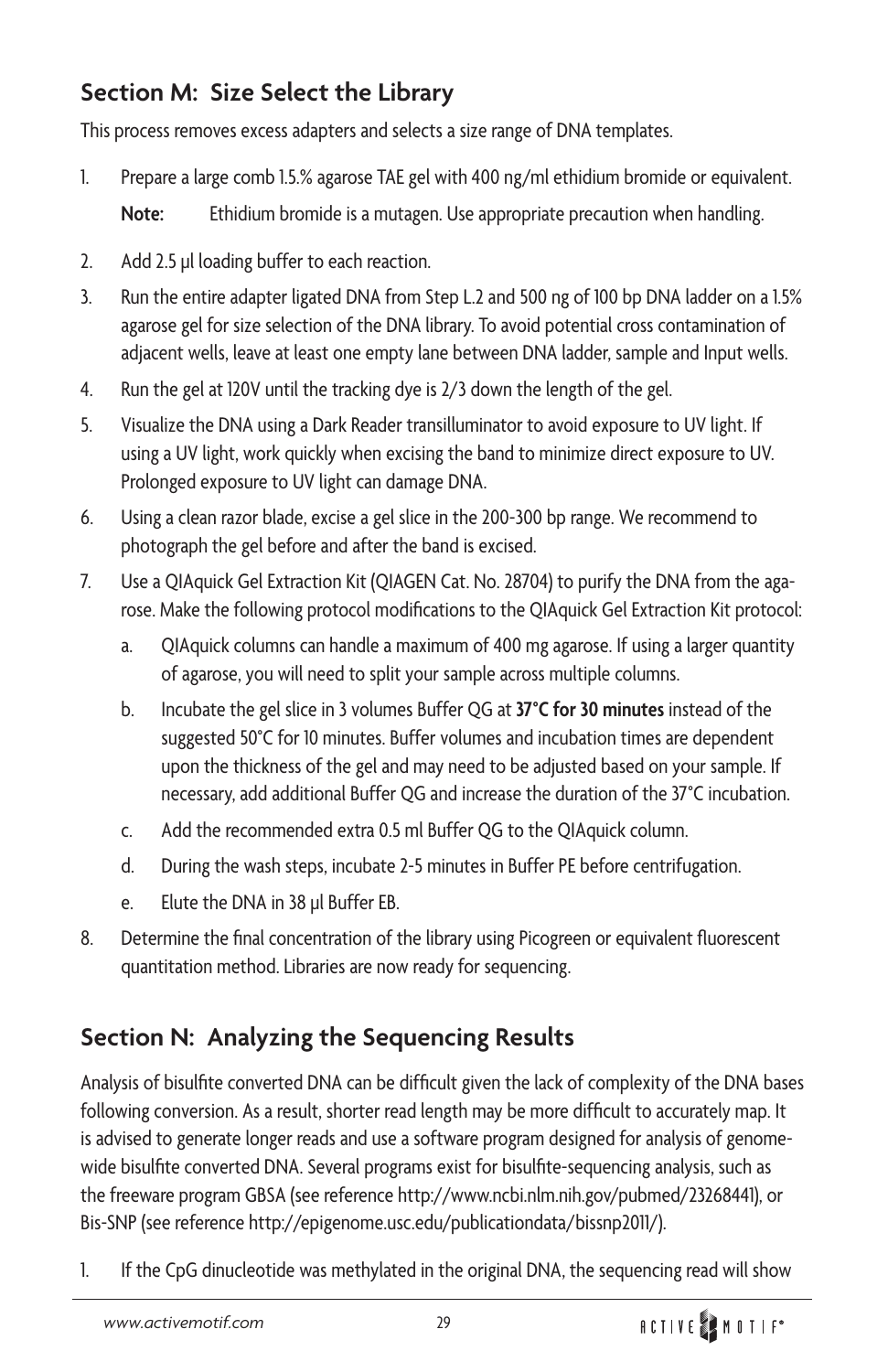a CG at that location. If the CpG dinucleotide was unmethylated in the original DNA, the bisulfite conversion will have converted the cytosine to uracil and the sequencing read will show a TG at that location.

2. Compare the bisulfite converted sequence data against the unconverted DNA sequence to determine the percentage of methylation.

### **Appendix**

## **Section O. Adapter and Primer Selection**

The ChIP-Bis-Seq Kit includes methylated adpaters for use in generating Next Generation Sequencing libraries. Methylated adpaters are provided as a 5 µM mix and should be used according to the recommendations in the manual. Information regarding the sequence of the methylated adapters and corresponding primer sequences for use in the PCR amplification of the adapterligated DNA can be found on the Illumina website at **[http://support.illumina.com/downloads/](http://support.illumina.com/downloads/illumina-customer-sequence-letter.html) [illumina-customer-sequence-letter.html](http://support.illumina.com/downloads/illumina-customer-sequence-letter.html)**. Download the customer sequence letter and go to the section for *Oligonucleotide sequences for Genomic DNA*.

Since methylated adapters were used, the Oligonucleotide sequence for Genomic DNA adapters is retained following bisulfite conversion. Select a corresponding PCR primer sequence for use in single, paired-end or multiplex analysis to fit your sequencing needs. Due to the lack of complexity with bisulfite converted DNA, longer sequencing reads (>75 bp) will improve the ability to map the sequence back to the reference genome.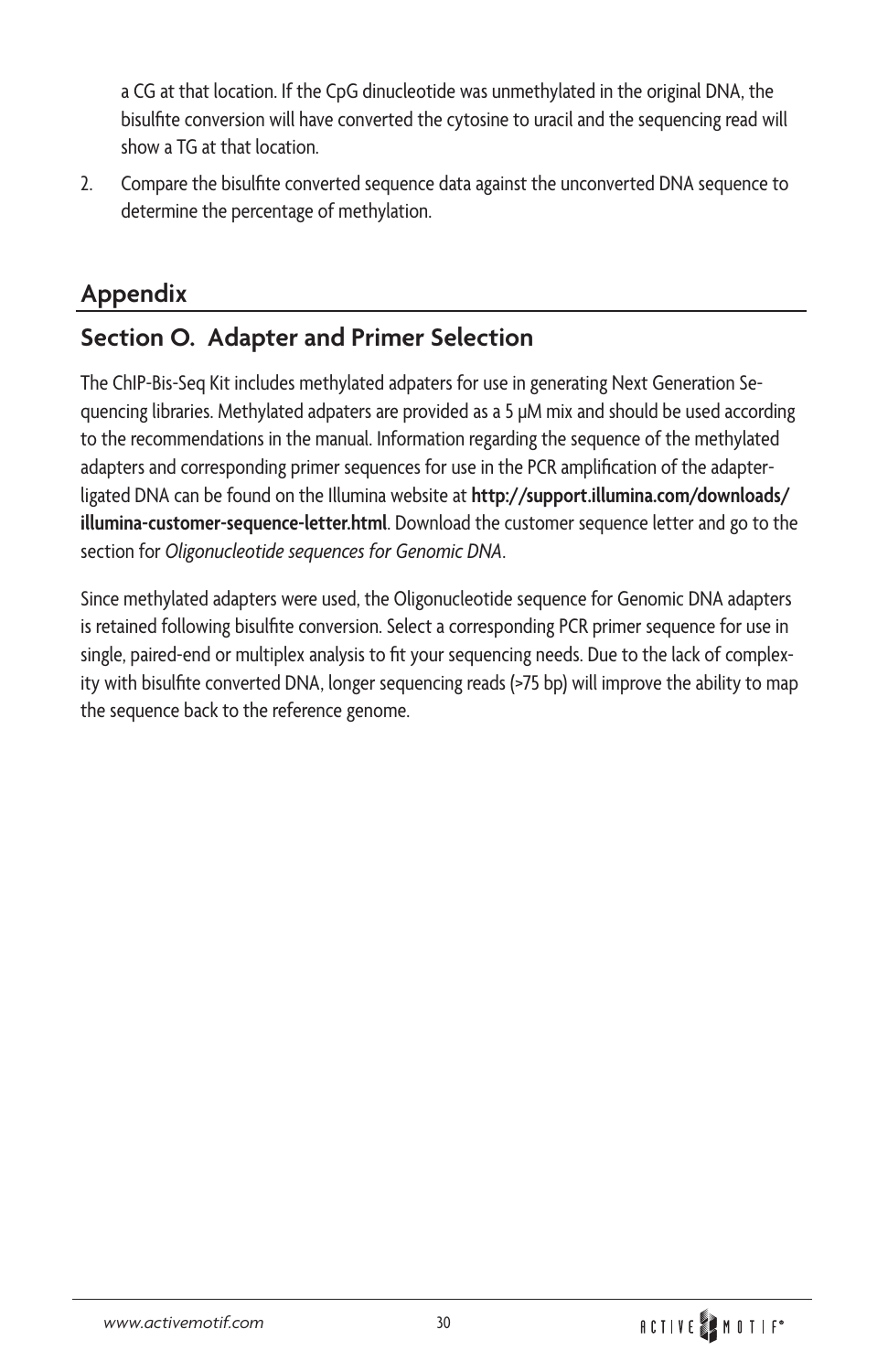# **Section P. Troubleshooting Guide**

| Problem/question                                                                                              | Recommendation                                                                                                                                                                                                                                                                                                                                                                                                                                                                                  |
|---------------------------------------------------------------------------------------------------------------|-------------------------------------------------------------------------------------------------------------------------------------------------------------------------------------------------------------------------------------------------------------------------------------------------------------------------------------------------------------------------------------------------------------------------------------------------------------------------------------------------|
| At what points in the<br>protocol can I stop the<br>ChIP protocol?                                            | The protocol may be stopped and samples stored at the times and temperatures below:<br>1. After formaldehyde fixation and centrifugation (intact cell pellet), -80°C.<br>2. After chromatin shearing, -80°C.<br>3. After DNA clean up, -20°C.                                                                                                                                                                                                                                                   |
| After sonication shearing<br>and centrifugation, a<br>viscous or cloudy layer is<br>visible in the chromatin. | Depending upon the cell type, lipid or glycogen layers may be seen after centrifugation.<br>For example, fatty tissues may have a lipid layer. Avoid such layers when you remove the<br>supernatant. However, if the whole supernatant is cloudy, it should not interfere with the<br>IP reaction.                                                                                                                                                                                              |
| Poor yield of sheared<br>chromatin.                                                                           | Insufficient cell numbers were used. Repeat chromatin preparation using a larger number<br>of cells.                                                                                                                                                                                                                                                                                                                                                                                            |
|                                                                                                               | Nuclei not released. It is highly recommended to perform dounce homogenization, even<br>when using sonication. Use a dounce homogenizer with a small clearance pestle (Active<br>Motif Catalog Nos. 40401 & 40415). Monitor cell lysis under a microscope. Generally, the<br>more cells that are lysed, the higher the sheared chromatin yield.                                                                                                                                                 |
|                                                                                                               | Sonicated samples were emulsified. Avoid emulsification by turning up the power of<br>the sonicator gradually. If a chromatin preparation becomes emulsified inadvertently,<br>discontinue shearing and centrifuge the sample for 4 minutes at 8,000 rpm in a 4°C<br>microcentrifuge to remove trapped air.                                                                                                                                                                                     |
|                                                                                                               | Use fresh formaldehyde when preparing Complete Cell Fixation Solution and Complete<br><b>Tissue Fixation Solution.</b>                                                                                                                                                                                                                                                                                                                                                                          |
|                                                                                                               | Buffers were not scaled proportionally to the size of the sample. Use the chart in Cell<br>Growth Recommendations to scale up or down chromatin preparation.                                                                                                                                                                                                                                                                                                                                    |
| Shearing efficiency is not<br>clear from gel analysis.                                                        | Material is stuck in the wells, and smears or streaks are seen from the top to bottom of<br>the lane. The sheared chromatin needs to have the cross-links reversed, protein removed<br>(Proteinase K) and RNA removed (RNase), followed by DNA purification.                                                                                                                                                                                                                                    |
|                                                                                                               | High molecular weight products. Decrease the size of the fragments by re-sonicating the<br>sample.                                                                                                                                                                                                                                                                                                                                                                                              |
| Performing ChIP with a<br>large volume of chromatin.                                                          | This is not recommended. It is better to set up several small ChIP reactions (240 µl each)<br>and pool the samples at the end, rather than trying to ChIP a single large sample. Do not<br>perform a single scaled-up reaction, as the capture efficiency is lower.                                                                                                                                                                                                                             |
| ChIP DNA does not turn<br>bright yellow following the<br>addition of 3 M sodium<br>acetate                    | If the color is light orange or violet, this indicates the pH is too high. Add more 3 M<br>sodium acetate 5 µl at a time, mixing after addition until the color is bright yellow. This<br>step is crucial to the success of DNA binding and purification. For a full color image please<br>see the manual for Active Motif's Chromatin IP DNA Purification Kit Catalog No. 58002<br>available online at our website www.activemotif.com.                                                        |
| High background.                                                                                              | Chromatin not sheared enough. Shearing should produce DNA fragments that are small<br>enough to exclude background from neighboring chromosomal sequences, but still large<br>enough that there is a good possibility your amplicon remains intact. We recommend<br>200-1200 bp fragments. If the DNA fragments are too large, the background is increased.<br>Consider increasing the number of pulses for sonication. Check the fragment size on a gel<br>to assess your shearing efficiency. |
|                                                                                                               | Antibody issue. Too much antibody relative to the amount of chromatin in the ChIP<br>reaction. Excess antibody will result in more non-specific binding, which will be detected<br>as increased background.                                                                                                                                                                                                                                                                                     |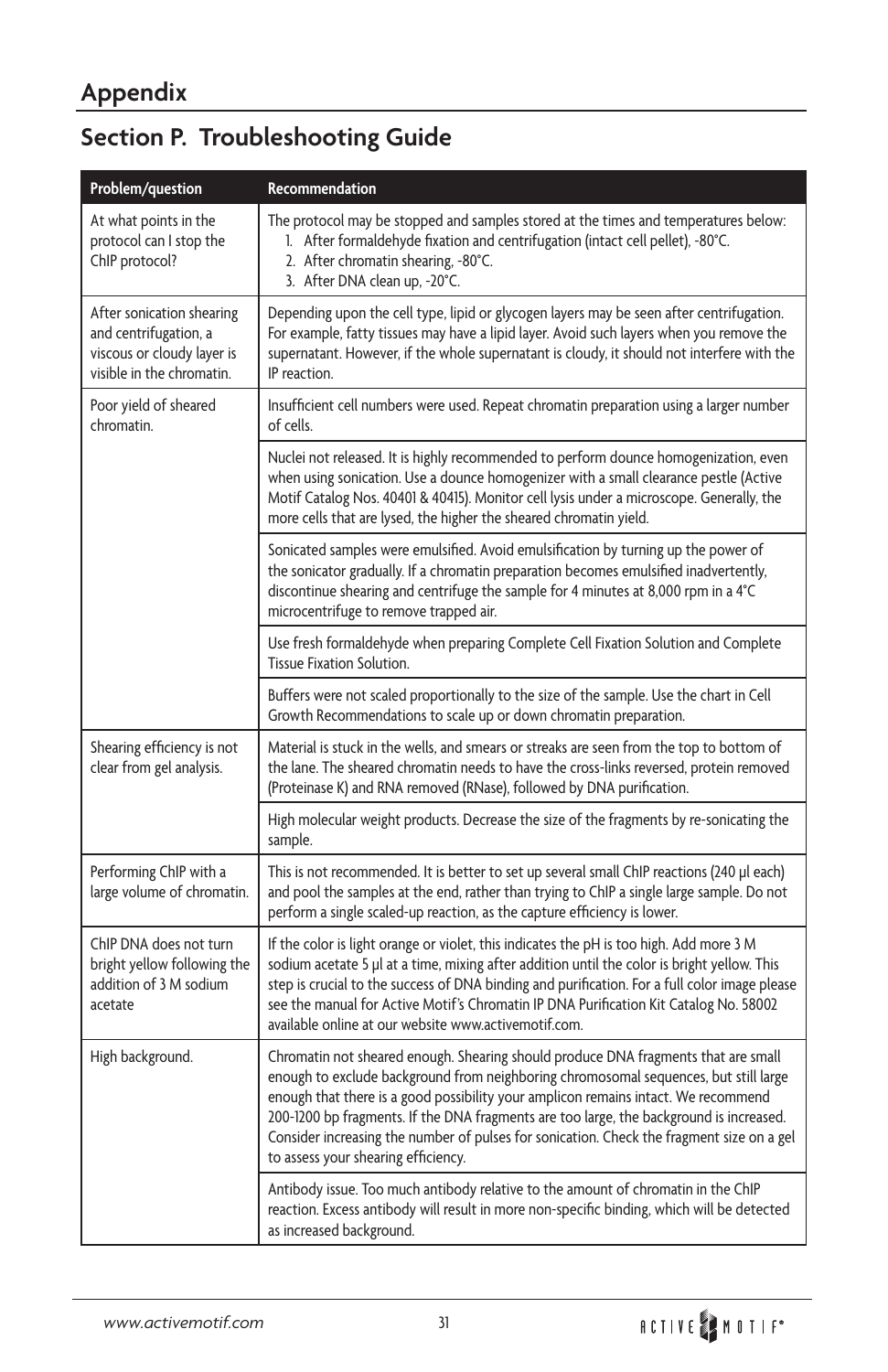| Problem/question                                   | Recommendation                                                                                                                                                                                                                                                                                                                                                                                                                                                                                                                                                                                                                      |
|----------------------------------------------------|-------------------------------------------------------------------------------------------------------------------------------------------------------------------------------------------------------------------------------------------------------------------------------------------------------------------------------------------------------------------------------------------------------------------------------------------------------------------------------------------------------------------------------------------------------------------------------------------------------------------------------------|
| Poor or no enrichment<br>with target antibody.     | Too little chromatin. Generally, we recommend using 30 µg of chromatin per ChIP<br>reaction for use downstream in bisulfite conversion. ChIP reactions should not exceed<br>50 µg per IP reaction. Be sure to quantitate the concentration of the sheared chromatin<br>sample(s) being ChIP'd to ensure both that adequate chromatin is used per sample, and<br>that equal mass quantities of chromatin are used in each ChIP.                                                                                                                                                                                                      |
|                                                    | Antibody is not ChIP validated. The antibody does not efficiently recognize fixed<br>proteins, either because the epitope is destroyed by fixation or because the epitope is<br>masked by other proteins in a larger complex. To assist in ChIP validating an antibody, it<br>is very useful to use a positive control antibody such as Histone H3K4me3 (Catalog No.<br>39915) and a negative IgG from the same species, and primers that have been proven to<br>work in the type of PCR being used. Active Motif offers species-specific ChIP-IT Control<br>qPCR Kits for antibody validation (Catalog Nos. 53026, 53027 & 53028). |
|                                                    | Low-affinity antibody. Use a different antibody.                                                                                                                                                                                                                                                                                                                                                                                                                                                                                                                                                                                    |
|                                                    | Antibody affinity to protein G is weak. Individual monoclonals have variable binding af-<br>finities to protein G, which are pH dependent; the optimal pH may vary for each IgG, For<br>those with low to medium affinity, capture efficiency by protein G can be dramatically<br>improved through use of our Bridging Antibody (Catalog No. 53017). This antibody is a<br>rabbit anti-mouse pAb that recognizes all subclasses of mouse immunoglobulins. If your<br>IgG has a weak/medium affinity to protein A or G, the Bridging Antibody will increase<br>antibody capture by the beads without increasing background.          |
|                                                    | Problems with PCR. Confirm the amplified sequence for the positive control primer set is<br>bound by the antibody target. Identify other binding sites.                                                                                                                                                                                                                                                                                                                                                                                                                                                                             |
| No PCR products for the<br>ChIP'd samples (but the | Increase the amount of chromatin used in the ChIP reaction, the amount of antibody<br>used, or both.                                                                                                                                                                                                                                                                                                                                                                                                                                                                                                                                |
| Input DNA yields the<br>correct PCR product)       | Use a different antibody.                                                                                                                                                                                                                                                                                                                                                                                                                                                                                                                                                                                                           |
| No ChIP PCR products<br>with real-time PCR         | Confirm the species specificity and efficiency of your primers. You may need to redesign<br>your primers. Primers that work in end point PCR do not always work in qPCR.                                                                                                                                                                                                                                                                                                                                                                                                                                                            |
|                                                    | No ethanol in DNA Purification Wash Buffer. Make sure that ethanol has been added to<br>the DNA Purification Wash Buffer prior to first use.                                                                                                                                                                                                                                                                                                                                                                                                                                                                                        |
| Conversion time                                    | For DNA sequences that are GC-rich and/or contain extensive secondary structures we<br>suggest a 9 hour conversion at 50°C. Longer conversion times, up to 16 hours, may be<br>used if noticing incomplete conversion, however, this may result in degradation of the<br>DNA. If noticing a loss of DNA after the conversion reaction, the conversion time can be<br>reduced to 3 hours at 50°C                                                                                                                                                                                                                                     |
| Poor PCR amplification                             | We recommend performing a Hot Start PCR reaction using a polymerase that has been<br>validated to work with bisulfite converted DNA. Follow the recommendations of the<br>manufacturer for the preparation of the PCR reaction.                                                                                                                                                                                                                                                                                                                                                                                                     |
| Poor sample recovery                               | When converting a small amount of DNA, add 1 $\mu$ g Glycogen (20 ng/ $\mu$ l) or tRNA (10 $\mu$ g/<br>µl) as a carrier to the 500 µl DNA Binding Buffer for each reaction during the on-column<br>desulfonation and DNA purification step to minimize sample loss.                                                                                                                                                                                                                                                                                                                                                                 |
|                                                    | Quantification of the sequencing library should be performed following PCR amplifica-<br>tion. We recommend using a fluorescent quantitation method, such as Picogreen, to<br>determine the DNA quantity since the yield recovered may be below the detectable<br>range of a Nanodrop instrument.                                                                                                                                                                                                                                                                                                                                   |
| Incomplete conversion                              | Conversion reagent is sensitive to air and moisture. If conversion reagent was not<br>properly sealed and stored, repeat conversion reaction using a new tube of conversion<br>reagent.                                                                                                                                                                                                                                                                                                                                                                                                                                             |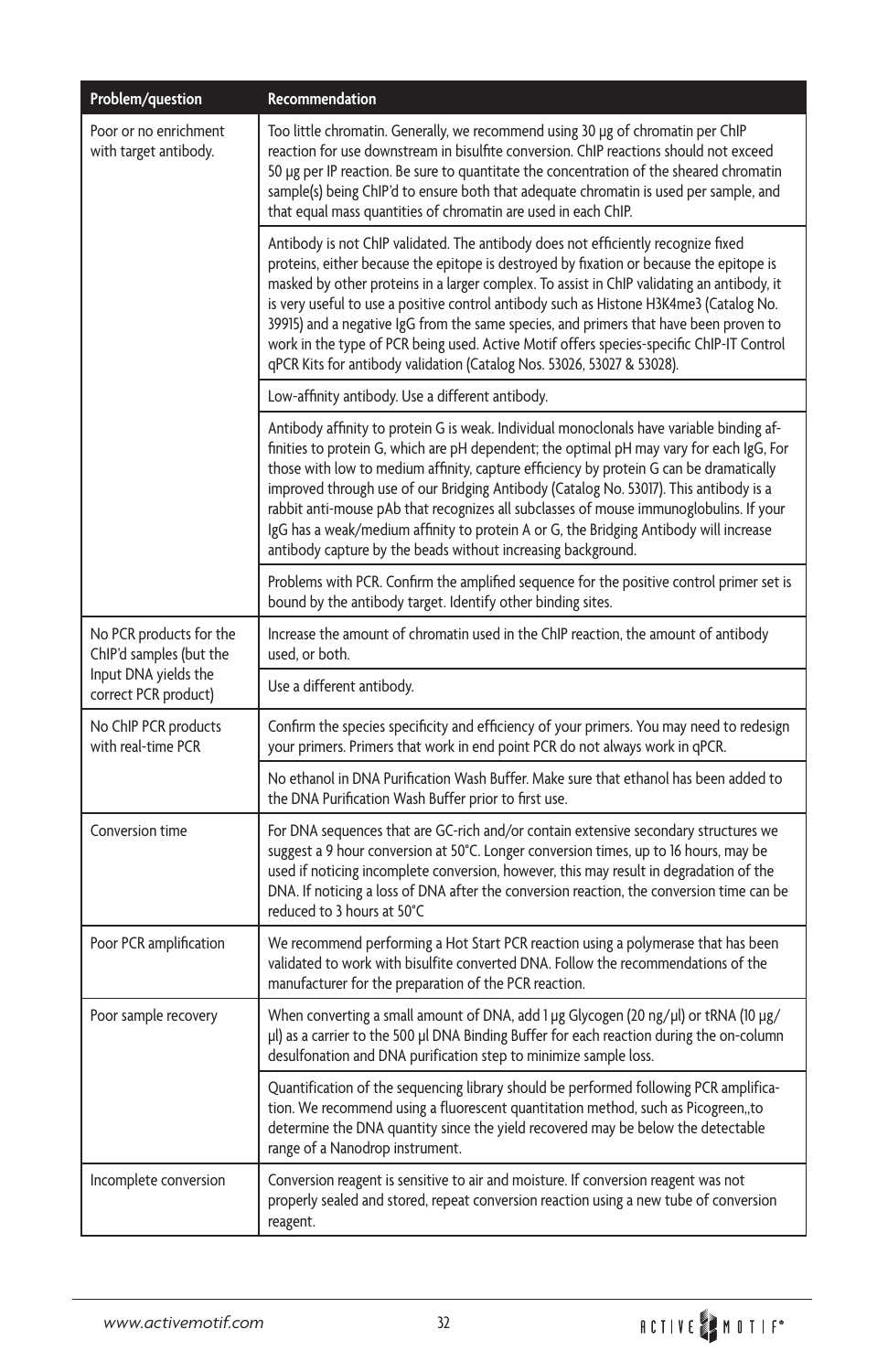#### **Problem/question Recommendation**

Can I use columns to purify my enriched adaptermodified DNA rather than AMPure® XP beads?

We recommend the use of Agencourt® AMPure® XP Beads (Beckman Coulter Cat No. A63880) for purification of the adapter-modified DNA rather than column purification. With column purification we noticed a higher degree of free adapter in the flow through. The AMPure bead purification provides better purity of the library, but optimization may be required to determine the optimal amount of beads to use per reaction.

### **Section Q. Related Products**

| <b>DNA Methylation</b>               | Format        | Catalog No. |
|--------------------------------------|---------------|-------------|
| <b>Bisulfite Conversion Kit</b>      | 50 rxns       | 55016       |
| MethylCollector <sup>™</sup> Ultra   | 30 rxns       | 55005       |
| HypoMethylCollector™                 | 30 rxns       | 55004       |
| MeDIP                                | 10 rxns       | 55009       |
| Hydroxymethyl Collector <sup>™</sup> | 25 rxns       | 55013       |
| hMeDIP                               | 10 rxns       | 55010       |
| PvuRtsII restriction enzyme          | 50 units      | 55011       |
| β-Glucosyltransferase enzyme         | 500 units     | 55012       |
| Recombinant TETI protein, active     | $25 \mu g$    | 31363       |
| DNMT Activity / Inhibition Assay     | $1x96$ rxns   | 55006       |
| Methylated DNA Standard Kit          | $3x2.5 \mu g$ | 55008       |
| 5-Carboxylcytosine DNA Standard      | $0.5 \mu$ g   | 55014       |
| Fully Methylated Jurkat DNA          | $10 \mu$ g    | 55003       |
| Jurkat genomic DNA                   | $10 \mu g$    | 55007       |

| <b>Antibodies</b>                  | Application              | Format      | Catalog No. |
|------------------------------------|--------------------------|-------------|-------------|
| 3-Methylcytosine rabbit pAb        | DB                       | $100 \mu g$ | 61111       |
| 5-Carboxylcytosine rabbit pAb      | DB, IF                   | $100$ $\mu$ | 61225       |
| 5-Formylcytosine rabbit pAb        | DB, IF                   | $100$ $\mu$ | 61223       |
| 5-Hydroxymethylcytidine mouse mAb  | DB, MeDIP                | $100 \mu g$ | 39999       |
| 5-Hydroxymethylcytidine rabbit pAb | DB, IF, IHC, MeDIP       | $100$ $\mu$ | 39769       |
| 5-Methylcytosine mouse mAb         | DB, FACS, IHC, IP, MeDIP | $50 \mu g$  | 39649       |
| 5-Methylcytosine rabbit pAb        | DB, IP, MeDIP            | $100 \mu$ g | 61255       |
| CGBP rabbit pAb                    | <b>WB</b>                | $200$ $\mu$ | 39203       |
| DNMTI mouse mAb                    | ChIP, IHC, IP, WB        | $100 \mu g$ | 39204       |
| DNMT2 rabbit pAb                   | <b>WB</b>                | $100 \mu g$ | 39205       |
| DNMT3A mouse mAb                   | ChIP, IF, IHC, WB        | 100 µg      | 39206       |
| DNMT3B mouse mAb                   | ChIP, IF, IP, WB         | $100 \mu$ g | 39207       |
| DNMT3L rabbit pAb                  | <b>WB</b>                | $100$ $\mu$ | 39907       |
| Kaiso mouse mAb                    | <b>WB</b>                | $200 \mu g$ | 39365       |
| MBD1 mouse mAb                     | <b>WB</b>                | $100 \mu g$ | 39215       |
| MBD2 rabbit pAb                    | <b>WB</b>                | $200$ $\mu$ | 39547       |
| MBD3 mouse mAb                     | <b>WB</b>                | $100 \mu g$ | 39216       |
| MBD4 rabbit pAb                    | WB                       | $100 \mu g$ | 39217       |
| MeCP2 rabbit pAb                   | <b>WB</b>                | $100 \mu g$ | 39218       |
| MeCP <sub>2</sub> mouse mAb        | ChIP, IF, IHC, IP, WB    | $100 \mu$ g | 61291       |
| Tet1 rabbit pAb                    | ChIP, WB                 | $100$ $\mu$ | 61443       |
| Tet2 mouse mAb                     | IP, WB                   | $100 \mu g$ | 61389       |
| Tet3 rabbit pAb                    | <b>WB</b>                | $100$ $\mu$ | 61395       |
| Ubiquitin mouse mAb                | IF, IHC, IP, WB          | $100 \mu$ g | 39741       |
| Uhrf1 rabbit pAb                   | <b>WB</b>                | $200 \mu$   | 39625       |

For more information, please visit our website at **[www.activemotif.com](www.activemotif.com/methylabs)**.